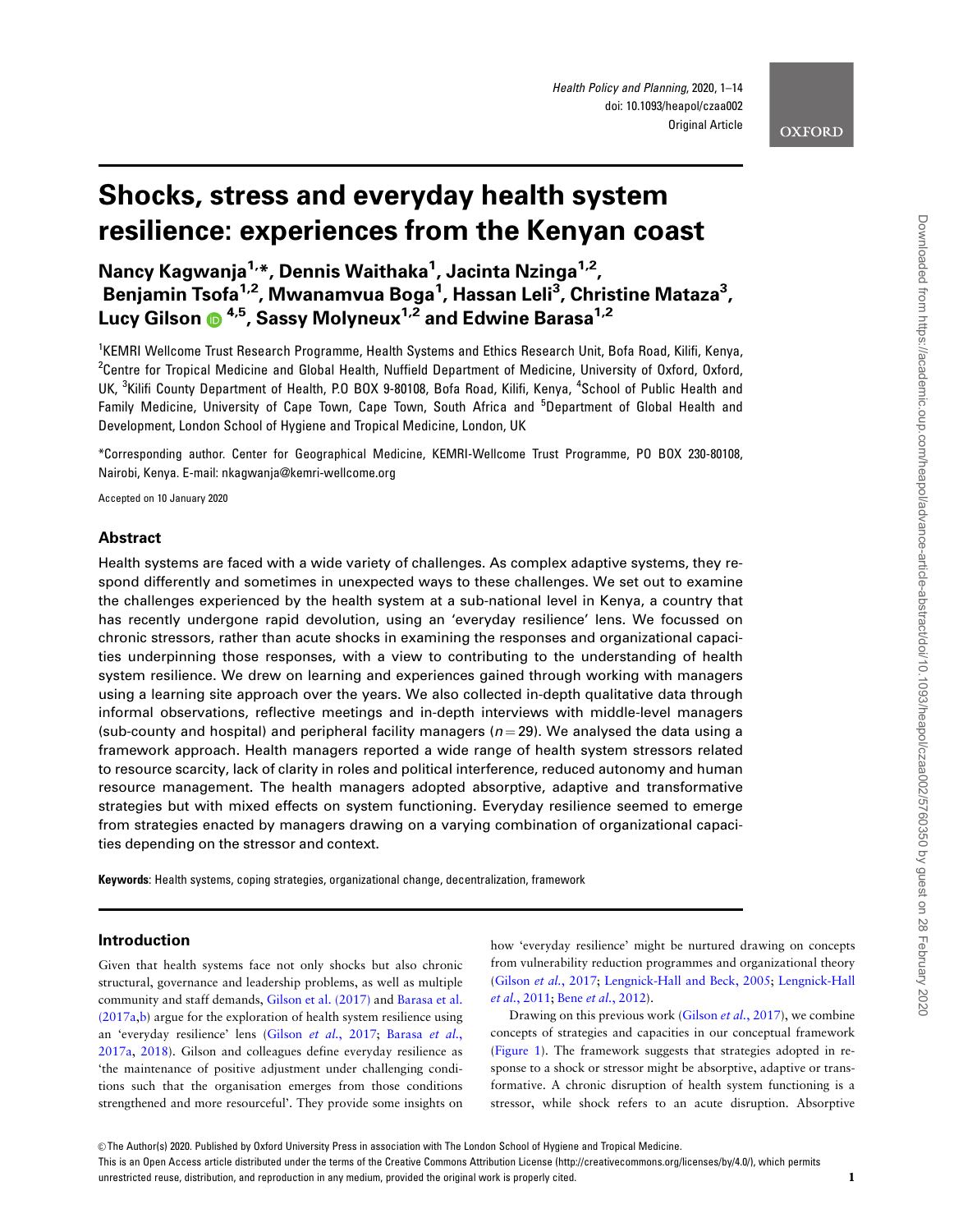#### <span id="page-1-0"></span>Key Messages

- Middle-level and frontline managers at the sub-national level face a wide range of everyday stressors. These stressors include hardware-related stressors, such as resource and infrastructure challenges, and other software-related challenges, such as low motivation among staff, political interference with managerial responsibilities, unclear roles and reduced autonomy over functions that were previously within managers' purview prior to devolution.
- Health managers responded to stressors in various ways ranging from buffering stressors (absorptive strategies), making moderate adjustments (adaptive strategies) and making significant changes in structures or processes within the health system (transformative strategies). The effects of these responses varied with some responses having potentially negative consequences, illustrating the challenges of intervening in a complex adaptive system.
- Strategies adopted by health system actors were supported by organizational capacities that include cognitive, behavioural and contextual capacities. These capacities worked in synergy to nurture resilience; hence, one capacity by itself is not sufficient to build resilience.
- Organizational capacities for everyday resilience might be built through health system arrangements that empower health system actors at the sub-national level, reflective practice, providing opportunities for health and non-health actors to connect and leveraging on healthcare worker values in implementing responses to everyday stressors.



#### Figure 1 Conceptual framework

strategies buffer the system from shocks and return the system to its state with little or no change in structure; adaptive strategies result in some limited adjustments in the system structure or processes, while transformative strategies result in significant functional or structural changes (Bene et al.[, 2012\)](#page-12-0). In some cases, strategies employed may result in negative consequences for the health system, termed mal-adaptive emergence ([Marion and Bacon, 1999](#page-12-0); [Gilson](#page-12-0) et al.[, 2017\)](#page-12-0).

In response to shocks and stressors, systems draw upon cognitive, behavioural or contextual capacities. Cognitive capacity refers to system ability to interpret uncertainty (sense making) and conceive appropriate solutions including the system's core values and purpose; behavioural capacity denotes a system's agency in acting and deploying routine or unconventional responses, drawing on learned resourcefulness and preparedness while contextual capacity is composed of connections and resources that are derived from a combination of deep social capital and broad resource networks ([Lengnick-Hall and Beck, 2005](#page-12-0)). Given the importance of software elements in underpinning an organization's 'power to perform' ([Ellocker](#page-12-0) et al., 2012), we found it useful to characterize the stressors managers faced as either hardware or software related. Aragon distinguishes health system software tangible (skills, knowledge, decision-making processes), software intangible (values, norms, relationships and communication practices) as elements that interact

with but are distinct from hardware elements (technology, infrastructure, funding, human resource) [\(Aragon, 2010](#page-12-0); [Ellocker](#page-12-0) et al., [2012\)](#page-12-0).

In this article, we adopt a focus on chronic stressors, because a health system needs to continue to deliver desirable health outcomes in the face of daily stressors ([Gilson](#page-12-0) *et al.*, 2017) and because, potentially, building everyday resilience promotes the system's ability to respond to acute shocks (Barasa et al.[, 2017a\)](#page-12-0). We report on the experiences of middle-level (sub-county and hospital) managers and frontline peripheral facility managers in one county, drawing on earlier governance work in that context [\(Nyikuri](#page-12-0) et al., 2015, [2017;](#page-12-0) Tsofa et al.[, 2017a,b](#page-13-0); Barasa et al.[, 2017b\)](#page-12-0). We investigate the strategies adopted by health managers, and through our analysis, we seek to strengthen the understanding of everyday resilience and the capacities required to build everyday resilience, an important endeavour given the wide recognition of resilience as a legitimate health system objective ([Abimbola](#page-12-0) et al., 2019; Kieny et al.[, 2017](#page-12-0)).

Ethical approval for this study was obtained from the authors' institutes.

# Context: devolution and nationwide health system changes

Previous work in our study setting aimed at understanding governance changes following devolution from a highly centralized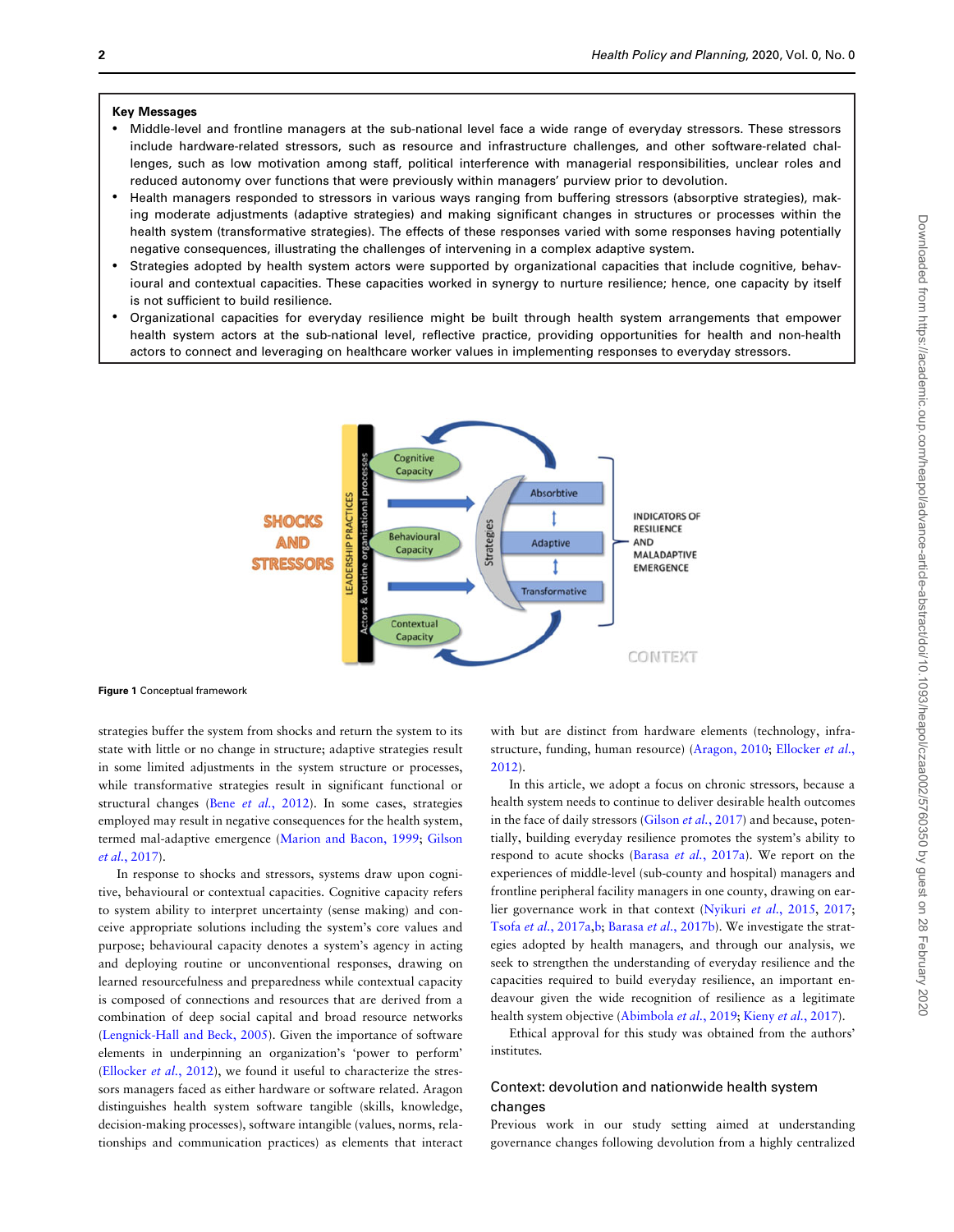national system in Kenya that had eight provinces and 80 districts to a decentralized governance system with 47 semi-autonomous counties [\(Government of Kenya, 2010;](#page-12-0) [Kramon and Posner, 2011](#page-12-0)). Following devolution, the national government took up health policy, training and oversight over national tertiary and referral hospitals functions while counties took up management of health service delivery. Owing to political pressure, there was rushed transfer of decentralized processes before counties could establish sufficient capacities to take on new functions, such as financial, commodity and human resources (HR) management (Tsofa et al.[, 2017a,b;](#page-13-0) [Mccollum](#page-12-0) et al., 2018). Other changes included a national roll-out of a free maternity services programme aimed at increasing deliveries in health facilities under skilled personnel and a policy directive removing user fees at peripheral facility level aimed at improving access to care for the poor [\(Nyikuri](#page-12-0) et al., 2015). The rapid devolution process, arguably an acute shock, coupled with the nationwide policy changes, contributed to significant changes in the health system processes and structures. We illustrate the stressors accompanying these changes and some of the responses by managers, which may demonstrate everyday resilience.

## Methods

## Study design

Our study was conducted under the umbrella of a 'learning site' (Gilson et al.[, 2016;](#page-12-0) [Nyikuri](#page-12-0) et al., 2015; Tsofa et al.[, 2017a](#page-13-0)). A 'learning site' is a geographical area in which researchers and health managers have had a long-term relationship and work together to decide on research questions and how these questions might be answered. The researchers are embedded in the health system and have maintained trusting relationships with health system colleagues over time, an approach that enhances the selection of relevant topics and a nuanced understanding of the context researchers' work in [Lehmman and Gilson \(2015](#page-12-0)) and Gilson et al. [\(2016\)](#page-12-0).

## Study setting

Our learning site, Kilifi County, is situated at the Kenyan coast. The population of the county is 1 453 787 as reported in the Kenya Population and Housing Census of 2019 [\(KNBS, 2019\)](#page-12-0). Table 1 presents other demographic and health indicators for the county.

Table 1 Kilifi County demographic and health indicators

| Kilifi County 2018 |
|--------------------|
|                    |
| 1498647            |
| 704 089            |
| 749 673            |
| 54 5 18            |
| 2.59.538           |
|                    |
| 4                  |
| 1                  |
|                    |
| 143                |
| 13                 |
| 135                |
|                    |

Data source: Kilifi CIDP 2018–2022 available at [https://www.kilifi.go.ke/li](https://www.kilifi.go.ke/library.php ) [brary.php](https://www.kilifi.go.ke/library.php ) and Kenya Population and Housing Census [\(KNBS, 2019](#page-12-0)).

# Data collection

Overall, our research activities were primarily qualitative and focused on deepening our understanding of health system stress and resilience. Our data draw on previously published material about early experiences of devolution [\(Nyikuri](#page-12-0) et al., 2017; [Tsofa](#page-13-0) et al., [2017a;](#page-13-0) Cleary et al.[, 2017\)](#page-12-0) and data collected more recently in our learning site, using participatory approaches that included in-depth interviews, informal observations, informal interviews and reflective practice conducted between September 2017 and November 2018. We also draw on routine health information such as data from the Integrated Human Resource Information System (IHRIS) website and data on staffing gaps extracted from the Kilifi County Integrated Development Plan (CIDP). We also included data from a Service Delivery Indicator (SDI) national report to illustrate commodity, equipment and human resource challenges.

Our learning site approach, involving sustained engagement over a long period of time is considered an embedded form of Health Policy and Systems Research (HPSR) [\(Olivier](#page-13-0) et al., 2017; [Gilson](#page-12-0) et al.[, 2016\)](#page-12-0). Informal observations and interviews are typical in learning sites given the proximity between health managers and researchers and the intention to break down the distinction between researcher and participant (Gilson et al.[, 2016](#page-12-0); [Molyneux](#page-12-0) et al., [2016\)](#page-12-0). Ethical approval for our learning site work included these informal engagements, which serve to build trust and understand the context and nuances of a complex health system ([Tsofa](#page-13-0) et al., [2017a,b](#page-13-0); [Molyneux](#page-12-0) et al., 2016). We also conducted reflective practice sessions with health managers and within the research team where we shared our research plans, processes and findings. Reflective practice involves 'purposeful critical analysis of experiences' aimed at developing a deeper understanding of a situation (Mann et al.[, 2009\)](#page-12-0). Reflective practice with managers was guided by a member of the authorship team with experience and training in communication and emotional intelligence for healthcare workers (HCWs). Reflective practice supported reflexivity and was useful for checking resonance of our findings with the health managers ([Cleary](#page-12-0) et al.[, 2017\)](#page-12-0). Our data include notes from these reflective meetings. We also conducted in-depth interviews with health managers who were purposively selected from different levels of the sub-national health system (county, sub-county, hospital and facility levels). Because health managers are not a homogenous group with just one set of perspectives and priorities, this selection aimed at eliciting a range of perspectives from various health system levels and therefore enhancing the richness of our data and allowing for the emergence of contextual differences in line with our conceptual framework. Indepth interviews were designed specifically to collect data for testing the conceptual framework and to supplement previous information from the longer-term health system governance work under the learning site. The interview guide included questions related to stressors experienced within the health system, how managers responded to these, who they worked with to respond to the stressors and what including who (within/outside the health system) enabled them to respond to these stressors. Because the terms 'stressors and shocks' may have different meanings for our study respondents, during indepth interviews and in reflective meetings, we asked middle-level managers about challenges they experienced within the health system. Interviews were carried out by four members of the authorship team at the convenience of the interviewees, in county and subcounty health managers' offices and at facility level for hospital and peripheral facility managers. We continued to carry out the interviews until we achieved saturation (Ritchie et al.[, 2013\)](#page-13-0). We observed two managers' meetings: one, a monthly facility in-charges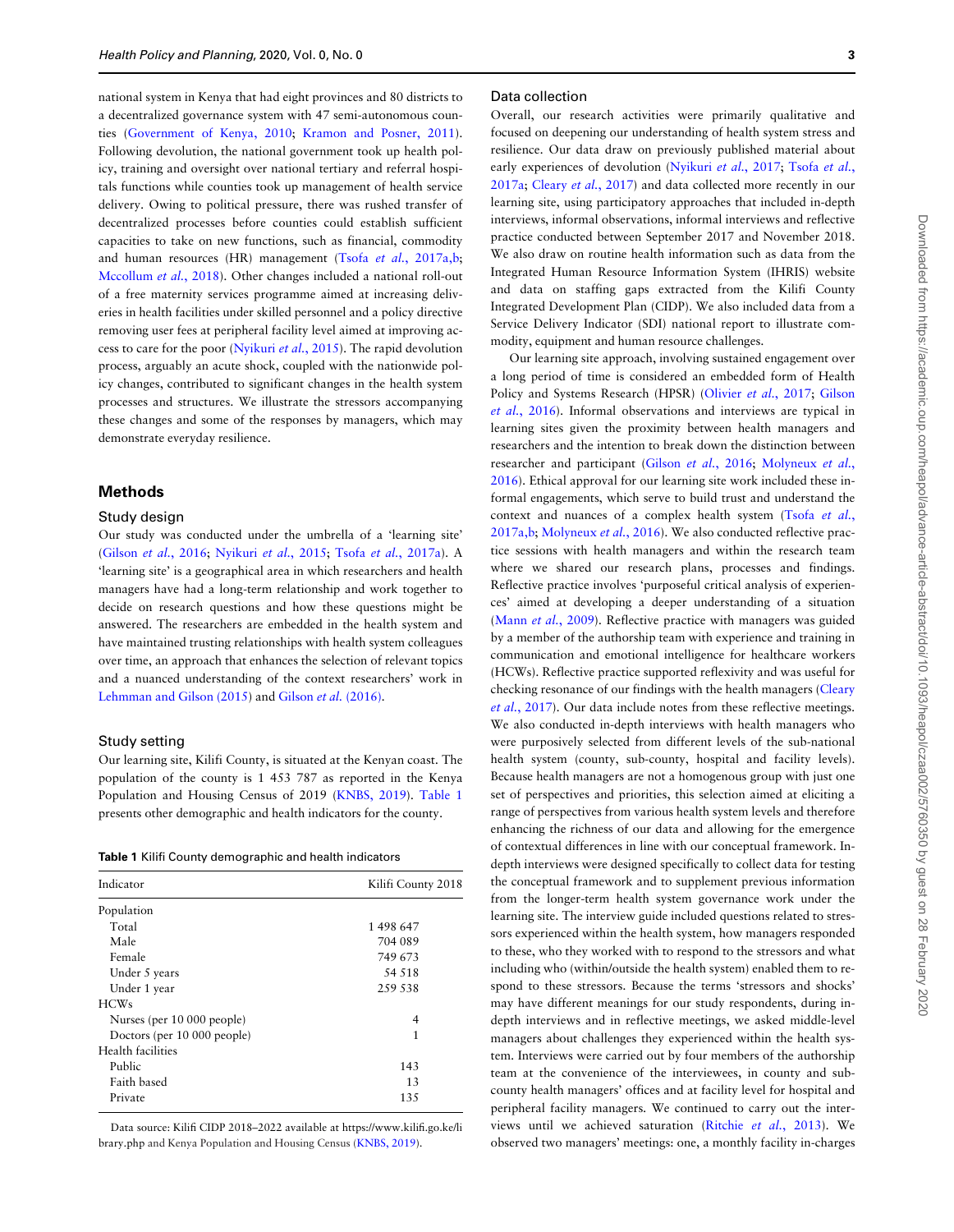Table 2 Data collection summary

| Data collection                              | Number | Details                                                                                                                                                                                                                                        |
|----------------------------------------------|--------|------------------------------------------------------------------------------------------------------------------------------------------------------------------------------------------------------------------------------------------------|
| In-depth interviews                          | 29     | In-depth interviews conducted with health managers at various levels of the health system included:<br>county department of health managers (5), sub-county health managers (9), hospital managers (9)<br>and peripheral facility managers (6) |
| Reflective sessions with managers            | 3      | Notes of reflective sessions with health managers lasting a half to full day                                                                                                                                                                   |
| Observations of health<br>managers' meetings |        | Notes of health managers' meetings lasting a full day                                                                                                                                                                                          |
| Researcher reflective meetings               | 6      | Researcher reflective sessions typically lasted 2–3 hr                                                                                                                                                                                         |
| Routine health information                   |        | We extracted data on staffing gaps and recruitment strategies from the county human resource website<br>(IHRIS) and the County Integrated Development Plan                                                                                     |
| National reports with<br>county level data   |        | We extracted data on absenteeism, commodity and equipment challenges for Kilifi County from the<br>SDI Report and on population and demographic from the National Census report                                                                |

meeting facilitated by their sub-county supervisors, and the other, a 2-day planning meeting for county managers who were developing the county strategic plan for 2018–22. We held six researcher reflective meetings. A summary of the data collected is shown in Table 2.

## Data analysis

We adopted a framework analysis (Pope et al.[, 2000\)](#page-13-0) approach driven by our conceptual framework. We immersed ourselves in the data by first reading through the interview transcripts, observation and reflective meeting notes to familiarize ourselves with the data. We applied the conceptual framework to our data by developing empty charts of information that distinguished between different types of interviewees, stressors and responses at different levels of the system. The first and second authors drew on the coded data to fill charts based on the background data, the research objectives, the conceptual framework and new issues emerging from the raw data, combining deductive and inductive approaches. Routine health system data and data from national level reports were useful to enhance our understanding of the different stressors reported by interviewees.

We also held reflective sessions within the research team to share what we learnt in the field and how we should rethink the charts. The initial analysis was discussed within the authorship team leading to the development of a draft paper. The iterative process achieved by many cycles of reflection and triangulation underpin the trustworthiness of our analysis process.

## **Results**

In this section, we begin by describing the stressors experienced by health managers at different levels of the health system and, then, we present the strategies in response to these stressors. Woven through our results are descriptions of relationships between actors ([Figure 2\)](#page-4-0) and organizational processes. We also present results on effects of actors' responses on health system goals, given that an action within the health system may build resilience or result in maladaptive emergence ([Figure 1\)](#page-1-0). Finally, we consider the organizational capacities that enabled these strategies and present this in the discussion section including illustrative examples ([Table 7\)](#page-9-0).

## Stressors and shocks

## Lack of clarity in roles and political interference

At devolution in 2013, a new management level—the County Health Management Team (CHMT) —and new actors—Members of County Assembly (MCAs) and County Executive Committee members—were introduced resulting in a new management structure ([Figure 2\)](#page-4-0) and multiple accountability demands for middle-level and peripheral facility managers [\(Nxumalo](#page-12-0) et al., 2018; [Nyikuri](#page-12-0) et al.[, 2015](#page-12-0)). The Sub-CHMT (SCHMT) struggled to coordinate with the CHMT resulting in the duplication of roles and confusion ([Nyikuri](#page-12-0) et al., 2017). This struggle persisted beyond early devolution experiences; senior county managers frequently communicated directly to facility staff, bypassing the SCHMT or hospital managers. Peripheral facility staff were deployed to facilities, invited to attend training or to answer questions in senior County Department of Health (CDoH) officials' offices without informing their subcounty supervisors, which undermined the middle-level managers' authority and affected service delivery due to unstructured absences. One sub-county manager reported:

We have had a problem of chain of command. Who is answerable to who, even if it's there ...maybe written in circulars it's not followed, so enforcement of policies has been a problem. There has been a disconnect of how the county and subcounty work, because, sometimes the minister or chief works directly with the subcounty, not through the county team. So, it becomes a problem.

Some MCAs (locally elected politicians) took an active interest in facility-level processes; they insisted on transfer of staff across facilities, particularly when there had been a complaint from community members. This created anxiety among frontline staff and contributed to mal-distribution of staff. Politicians and senior county government officials also interfered with service delivery by asking hospital and peripheral facility managers to prioritize their patients for care, waive their hospital bills or insisting on referral for patients at peripheral facilities. One peripheral facility manager reported:

an MCA can force you to refer a patient...because he sees an ambulance here...[a patient] whom you think does not need referral, actually can be managed here. There is a lot of external pressure especially from the political class.

At hospital level, politicians influenced the employment of support staff leading to unprecedented increases in support staff numbers. Hospitals discontinued pre-existing contracts with cleaning companies to make room for newly employed support staff. The politically connected support staff sometimes declined work allocations, claiming that they had been 'sent' to work in specific departments. This created inefficiencies and undermined health managers.

#### Human and financial resource challenges

Commodity shortages and financial flow constraints were among the early experiences of devolution (Tsofa et al.[, 2017a,b;](#page-13-0) [Nyikuri](#page-12-0) et al.[, 2015,](#page-12-0) [2017\)](#page-12-0). These constraints persisted even after the county government set up structures for commodity and finance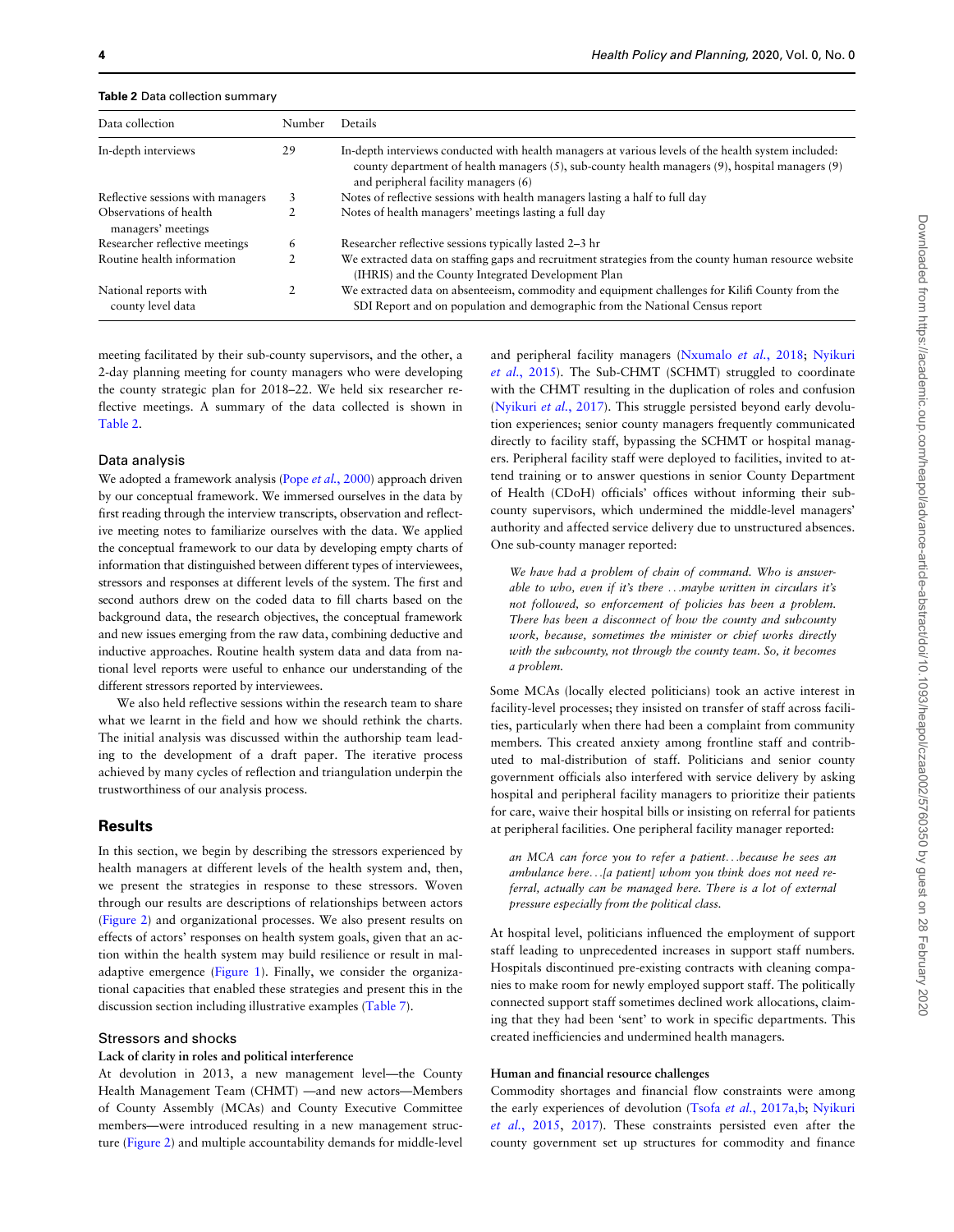Downloaded from https://academic.oup.com/heapol/advance-article-abstract/doi/10.1093/heapol/czaa002/5760350 by guest on 28 February 2020

Downloaded from https://academic.oup.com/heapol/advance-article-abstract/doi/10.1093/heapol/czaa002/5760350 by guest on 28 February 2020

<span id="page-4-0"></span>

Figure 2 The multiple accountability directions managers in the health system face (adopted from [Nxumalo](#page-12-0) et al., 2018)

management. Peripheral facility managers reported inconsistent disbursement of donor funds; at the time of data collection, funds for two quarters had not been received. At hospital level, control over hospital collections had not been restored to hospitals and biting commodity shortages continued. Facilities operated without a supply of commodities between November 2016 and February 2018 owing to non-payment of the main supplier Kenya Medical Supplies Agency (KEMSA). [Table 3](#page-5-0) presents findings from the 2018 Kenya Service Delivery Indicator [\(SDI, 2018\)](#page-13-0) survey that corroborates the view that Kilifi County had inadequate availability of essential medical commodities and equipment. Consequently, staff, citing lack of commodities or equipment, often reported to work late or were absent, leading to delays in patients accessing care, reflecting the emergence of undesirable properties as stressors interacted. A hospital manager reported the consequences of frequent commodity stock-outs:

You know if there is no water, what happens to a health worker...they'll not touch a patient because there is no water to wash their hands... the doctor has come to operate, he finds there's no water, no gloves, no drugs, the patient in the ward doesn't have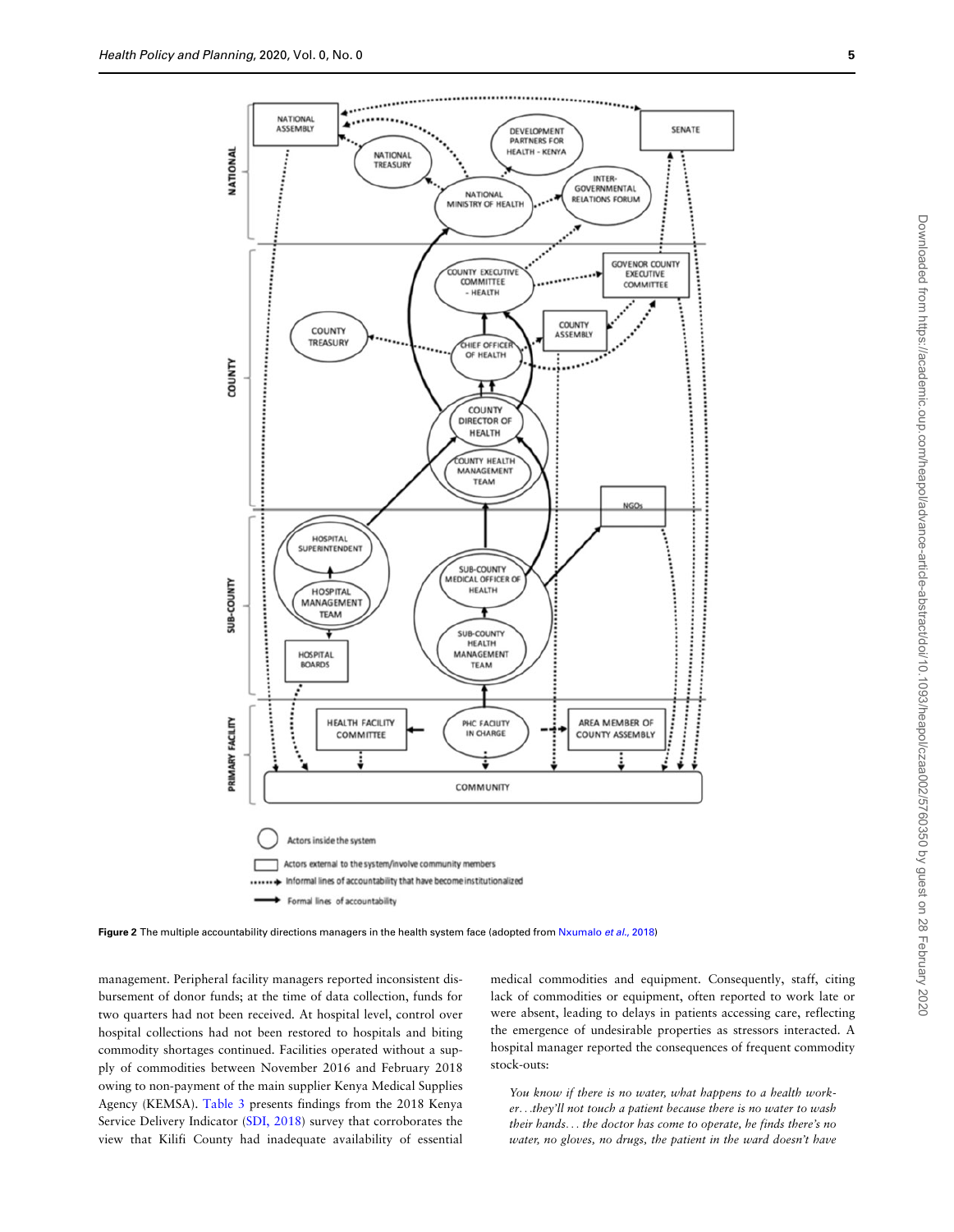<span id="page-5-0"></span>Table 3 Health worker, essential commodities and equipment challenges in Kilifi County ([SDI, 2018\)](#page-13-0)

| Kilifi $(\% )$ | National<br>average $(\% )$ |
|----------------|-----------------------------|
| 60             | 52.8                        |
| 57             | 54.1                        |
| 49             | 50.9                        |
|                |                             |

Data source: Service Delivery Indicator, 2018.

Table 4 Staffing gap for medical officers and nurses in Kilifi County

| Required doctors <sup>a</sup> based on population 4.2 per 10 000 | 629   |
|------------------------------------------------------------------|-------|
| Actual numbers                                                   | 99    |
| Percentage of staffing gap                                       | 84%   |
| Required nurses <sup>b</sup> based on population 8.1 per 10 000  | 1213  |
| Actual numbers                                                   | 561   |
| Percentage of staffing gap                                       | 53.7% |

Data source: Kilifi CIDP.

a Medical officers and specialists.

b Bachelor of Science nurses, Kenya Registered Community Health nurses and enrolled community nurses.

the money to buy drugs. Do you think he will come tomorrow? No. He will book clinic day the following week...And maybe next time he won't be as interested in coming at 8a.m.

Several managers linked staff lateness and absenteeism to the lack of familiarity with the Code of Regulations (COR), a document containing staff norms, usually introduced during staff induction. Managers perceived a lack of support from their supervisors in dealing with staff who had chronic discipline issues. Hospital managers reported that they were the 'laughing stock of staff' when no action was taken upon forwarding staff disciplinary problems. They therefore took up staff induction in addition to their other managerial responsibilities. One hospital manager reported:

...like now there are 31 staff who need induction. So that has affected me because the inductions are not being done, it's you to do the induction.... So, you leave what you are supposed to be doing to embark on other things [induction of new staff].

Existing staff shortages [\(County Government of Kilifi, 2018;](#page-12-0) [Nyikuri](#page-12-0) et al., 2015)—another hardware-related stressor—was worsened by opening of new departments in hospitals and new peripheral facilities. While a few staff were recruited over time, this was not sufficient to cover existing staffing gaps, as shown in Table 4.

Delays in HR processes such as confirmations, promotions, induction and in-service training experienced at devolution ([Tsofa](#page-13-0) et al.[, 2017a](#page-13-0)) continued, impacting negatively on staff motivation and retention. In Hospital B, clinical anaesthetists who had not been promoted after completing specialization training left the hospital for better paying counties, worsening understaffing. These HR management issues (tangible software) coupled with resource constraints (hardware) created dissatisfaction among HCWs leading to frequent HCW strikes. In 2017, a 3-month-long doctors' strike and a 5 month-long nurses' strike occurred in rapid succession of each other. The strikes crippled service delivery and impacted community members negatively (Irimu et al.[, 2018;](#page-12-0) [Waithaka](#page-13-0) et al., 2020). During the strikes, managers extended work hours and some took up clinical roles in efforts to maintain emergency services with skeleton staff across hospitals as described below by a hospital manager.

At times I would find somebody sleeping outside my door, as a midwife you know what is happening you have to run and do the delivery. At first, I used to get theatre nurses to help, but after some time, they stopped coming. They didn't want to betray their striking colleagues...It was very difficult...I go home I'm stressed because of what I've seen over the day. Then when at home at night the watchman calls you, 'there's a mother who is lying here at the gate,' so you have to go and see how you can help.

Managers reported managing difficult relationships between striking and non-striking staff, negotiating with senior managers for additional staff while having to make difficult choices about who was prioritized for care. During the strikes, sub-county-level managers already constrained by inadequate resources for support supervision in public facilities extended their support supervision to private facilities, majority of which were offering services beyond their capacity owing to the minimal service delivery in public facilities. Despite concerns about possibly compromised quality of care, the sub-county managers could not ban the facilities from providing care as that would have severely reduced the options available to community members.

## Reduced autonomy

Managers at hospital and sub-county levels experienced loss of autonomy over planning, resource allocation and hospital collection fees during the early days of devolution in 2013 (Tsofa et al.[, 2017b;](#page-13-0) Barasa et al.[, 2017b](#page-12-0)). Hospitals could not respond timely to stockouts due to loss of control over their hospital collections, while the SCHMT continued to grapple with difficulty in visiting facilities for support supervision almost 5 years after devolution. These difficulties included challenges with fuel and broken-down vehicles that went un-repaired for long periods.

Across hospitals and peripheral facilities, managers reported exclusion from decision-making on equipment purchases and project selection, leading to misaligned priorities and low-quality products as reported by one hospital manager:

Our supervisors run the hospital as if they are micromanaging it... you find the seniors are just constructing a building, you don't know what this building is and they didn't ask, what is your priority as a facility? Even procurement of equipment, you find that equipment has been bought, it's not of quality, but when you say, '[You] don't want it,' it is still brought.

#### **Strategies**

In [Table 5](#page-6-0), we refer to our conceptual framework to unpack the responses to the stressors mentioned above. Some of the responses described in this section were observed in the early days of devolution and continued to be utilized at the time of data collection.

## Absorptive strategies

Managers attempted to buffer the strain from some stressors by making minor adjustments in their sub-systems; they borrowed commodities from one another across peripheral facilities and hospitals and, at hospital level, managers obtained supplies on credit. These were practices that managers had adopted pre-devolution and continued with beyond devolution. Due to understaffing, hospital managers transferred staff from existing departments to newly opened departments and recalled staff from leave. One hospital manager reported, 'we have a talking system' to describe negotiations with staff to rearrange annual leave to cover staff shortages. One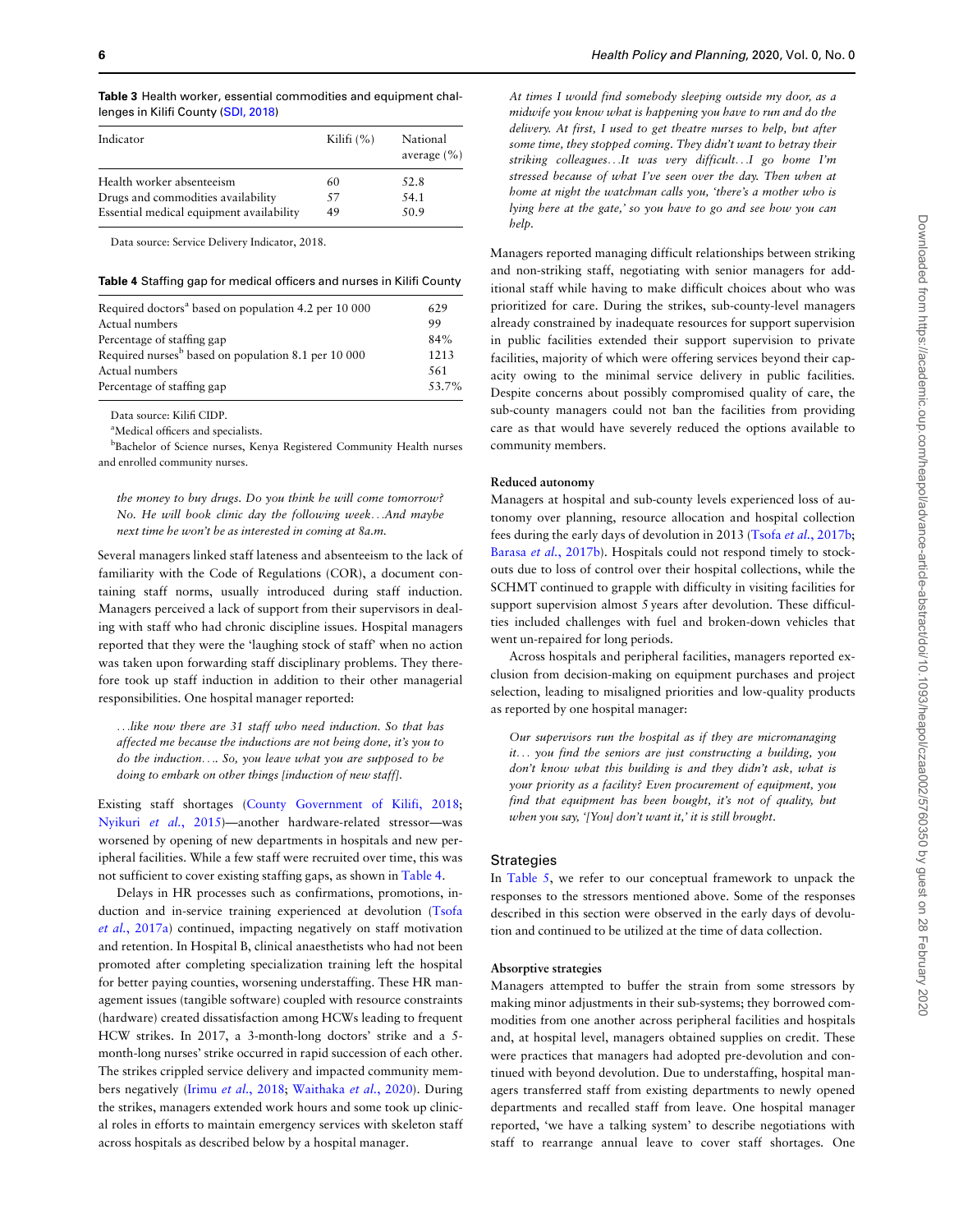<span id="page-6-0"></span>

|                                                                                                                                                                             | <b>Table 5</b> Strategies added to the conservation of the strategies of the strategies and the strategies of the strategies of the strategies of the strategies of the strategies of the strategies of the strategies of the strat                                                                                                                                                                                                                                                                                                                                  |                                                                                                                                                                                                                                                                                                                                                                                                                                                                          |                                                                                                                                                                                                                                                                                                                                                                                          |                                                                                                                                                                                                                                                                                                                                                                                                                                                                                                                                                                                                                                |
|-----------------------------------------------------------------------------------------------------------------------------------------------------------------------------|----------------------------------------------------------------------------------------------------------------------------------------------------------------------------------------------------------------------------------------------------------------------------------------------------------------------------------------------------------------------------------------------------------------------------------------------------------------------------------------------------------------------------------------------------------------------|--------------------------------------------------------------------------------------------------------------------------------------------------------------------------------------------------------------------------------------------------------------------------------------------------------------------------------------------------------------------------------------------------------------------------------------------------------------------------|------------------------------------------------------------------------------------------------------------------------------------------------------------------------------------------------------------------------------------------------------------------------------------------------------------------------------------------------------------------------------------------|--------------------------------------------------------------------------------------------------------------------------------------------------------------------------------------------------------------------------------------------------------------------------------------------------------------------------------------------------------------------------------------------------------------------------------------------------------------------------------------------------------------------------------------------------------------------------------------------------------------------------------|
| Stressor                                                                                                                                                                    | Absorptive (return the system to its previous state<br>with minimal or no effect on its functionality)                                                                                                                                                                                                                                                                                                                                                                                                                                                               | Adaptive (the system makes an adjustment<br>to continue functioning)                                                                                                                                                                                                                                                                                                                                                                                                     | Transformative (involves significant<br>functional and structural changes<br>within a system)                                                                                                                                                                                                                                                                                            | Effects                                                                                                                                                                                                                                                                                                                                                                                                                                                                                                                                                                                                                        |
| Resource scarcity<br>breakdown or<br>lack of fuel in<br>ambulances)<br>(commodity<br>stock-outs,                                                                            | Borrowing drugs from other facilities and obtain-<br>ing credit from suppliers. PHC facility manag-<br>The hospital pharmacy kept buffer stock that<br>exhausted, the PHC facilities borrowed from<br>ers also had a WhatsApp group where they<br>shared information about drug availability<br>PHC facilities could borrow and, when<br>Seeking credit from suppliers<br>each other                                                                                                                                                                                 | small amounts of money from hospital col-<br>lections before banking. This contravenes<br>money has been spent on for accounting<br>Spending at source: This entails spending<br>Re-introduction of user fees in peripheral<br>the law requiring that all collected user<br>Managers keep a record of what the<br>fees are banked before spending.<br>and audit purposes<br>facilities                                                                                   | funds. New structures were set up,<br>to restore some autonomy to hos-<br>board, collecting accounts for all<br>came law in 2016. The bill seeks<br>pitals by providing a mechanism<br>for the management of hospital<br>Drafting of the FIF bill, which be-<br>e.g. hospital boards, a county<br>the hospitals                                                                          | reduced access to care for poor patients<br>delivery to continue especially in emer-<br>and spending at source enabled service<br>Inherent risks of abuse, legal and reputa-<br>Borrowing, re-introduction of user fees<br>tional consequences for the hospitals<br>Re-introduction of user fees may have<br>(spending at source)<br>gency situations                                                                                                                                                                                                                                                                          |
| Resource scarcity-<br>understaffing                                                                                                                                         | resistance by the nursing staff who felt overbur-<br>with understaffing. This response was met with<br>Staff were transferred from existing departments<br>listened to the grievances of the staff but urged<br>dened by having few staff already. The HMT<br>to other newly opened departments to deal<br>them to continue working as the managers<br>made efforts to have more staff employed<br>Reorganization of staff shifts and work<br>Recalling staff from annual leave<br>allocation:                                                                       | Task shifting non-technical duties to support<br>following requests, meetings and lobbying<br>Merging departments so that fewer doctors<br>Extending work hours to include weekends<br>by hospital managers and representatives<br>concerned about poor service delivery in<br>of a community organization that was<br>Employment of staff on contract basis<br>can see more clients across different<br>and late evenings<br>departments<br>Hospital C<br>$_{\rm stat}$ |                                                                                                                                                                                                                                                                                                                                                                                          | workload of existing staff and helped to<br>Reorganization without increasing HCW<br>undermine the quality of care offered<br>among HCWs due to high workload,<br>numbers risked fatigue and burnout<br>extended work hours, which could<br>Employment on contract basis eased<br>continue service delivery                                                                                                                                                                                                                                                                                                                    |
| HR management<br>staff discipline<br>issues, such as<br>lack of induc-<br>contribute to<br>perceived to<br>absenteeism<br>challenges-<br>managers<br>tion that<br>lateness, | the county level to participate in a staff meeting<br>regarding staff discipline (lateness, absenteeism)<br>staff to read. These copies were shared with the<br>after the EEC had held frequent meetings with<br>various hospital departments for staff to read,<br>to serve as reference material that could guide<br>Hospital CHMT invited senior managers from<br>Hospital CHMT made copies of the COR for<br>staff from various departments and felt that<br>and expectations of an employee. This was<br>they needed the support of the CHMT<br>staff behaviour | at ensuring staff behaviour did not affect<br>staff to handle the issue. This was aimed<br>staff misconduct rather than waiting for<br>the direct cadre manager of the affected<br>members would be expected to correct<br>The HMT agreed informally that all its<br>patient care negatively                                                                                                                                                                             | needs. The committee meets yearly<br>tracked and completed in the early<br>committee at county level. During<br>Set-up of HR advisory committee to<br>advise on promotion and training<br>the 5-month-long nurses' strike,<br>their names to the HR advisory<br>promotions and then forwards<br>promotions for staff were fast-<br>to identify staff eligible for<br>weeks of the strike | Getting the support of the CHMT empow-<br>The COR could also be used to support fa-<br>ered the HMT and reinforced the norms<br>level as it streamlined organizational be-<br>from shared collective duty by HMT for<br>haviour by providing boundaries within<br>changed processes and helped to break<br>of the organization and was useful for<br>cilitative leadership and management<br>organization strengthening at facility<br>Organizational strengthening resulting<br>down organizational barriers that<br>Introduction of the HR committee<br>upholding organization norms<br>slowed down HR processes<br>the COR. |

 $T100$   $15$ Table 5 Strategies adopted in response to chronic stressors ([Bene](#page-12-0) et al., 2012; [Gilson](#page-12-0) et al., 2017) at of 19949. City  $\frac{1}{2}$ J Table 5 Stratories adopted in

EEC, Executive Expenditure Committee; PHC, Primary Health Care. EEC, Executive Expenditure Committee; PHC, Primary Health Care.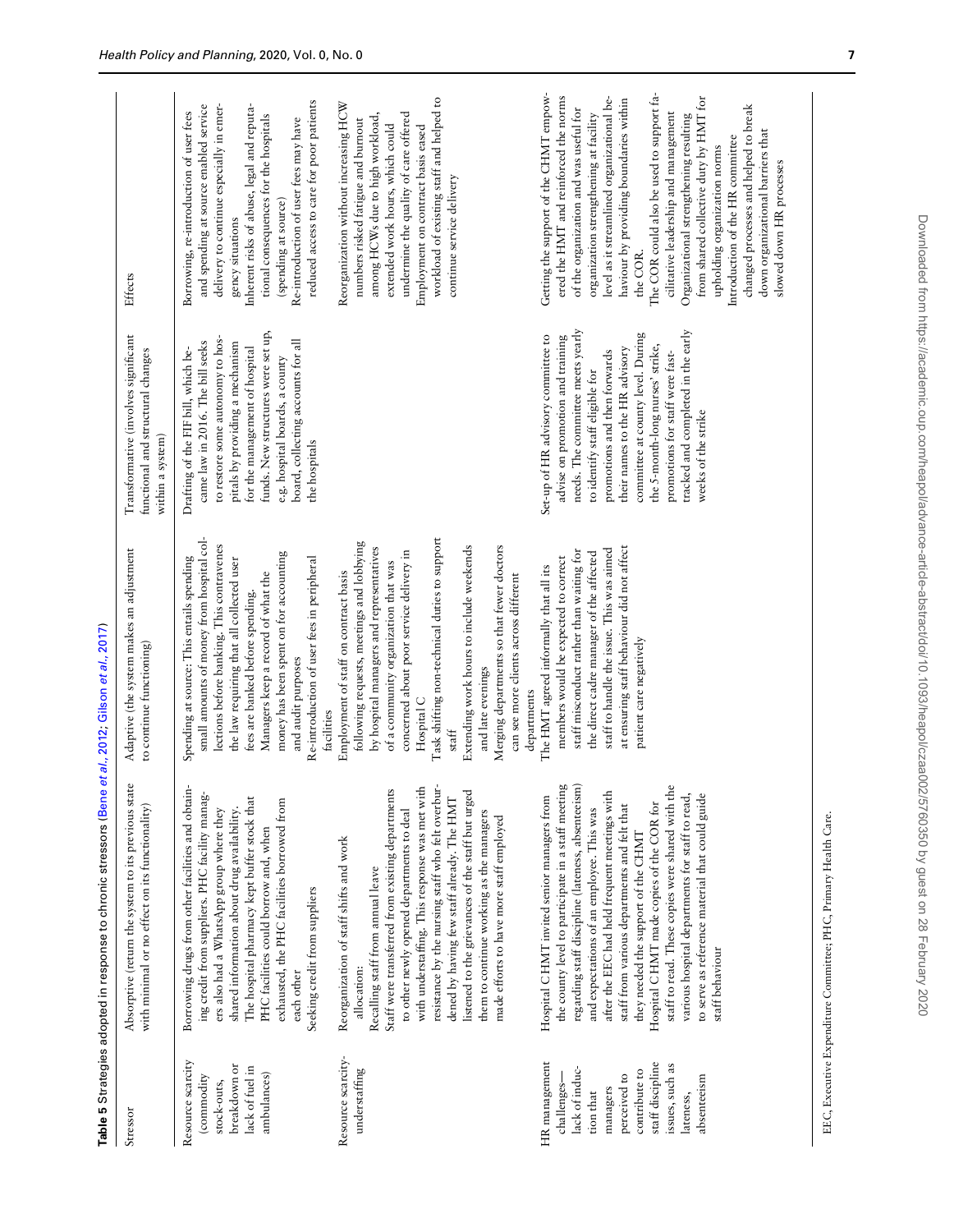peripheral facility arranged different clinics to run on different days maximizing use of the available space due to infrastructure challenges. These responses as explained by a peripheral facility manager and hospital manager seemed to be motivated by a sense of community with the patients:

I think it's think its passion and responsibility, and the love for my clients and my community. I also come from this community, so if this facility doesn't work it also affects me.

These are our people, these are our patients, it's your mother, it's my sister, your brother. What do we do, how best can we help them?

Sometimes, managers' strategies were resisted by staff. In Hospital B, nurses complained against their manager's effforts to redistribute them to new departments. This was unsurprising, given that transfer across departments without additional staff increased workload and fatigue and could potentially cause burnout. Hospital managers attempted to balance between the nurses' concerns and the need to continue service delivery by listening to the nurses' grievances, with the promise of taking the matter forward to decision-makers, but the managers also appealed to the nurses' sense of duty to continue working despite the challenges with understaffing.

In response to staff absenteeism, the Hospital Management Team (HMT) in Hospital C held meetings with HCWs to caution them and leveraged the authority of the CHMT by inviting them to speak to HCWs about their conduct and its impact on patient care. At the meeting, hospital managers also shared photocopies of the COR for every staff to read to bridge the gap created by the lack of induction.

In response to political directives to transfer staff, managers attempted to buffer frontline staff by explaining to politicians that unplanned transfers would disrupt service delivery. However, managers were not always successful in protecting their staff from political interference. During a reflective researcher–managers meeting, one hospital manager noted that managers were not 'powerless' against political interference:

While dealing with politicians may be difficult, to communicate and resolve conflict effectively with them, as a manager you should: 1) be fully aware of your roles and responsibilities as the facility (or subcounty) manager, 2) be equipped with the lawknowledge of the constitution and the various acts that affect healthcare/healthcare workers e.g. the Public Finance Act, 3) ensure that you confirm to politicians that your roles and power are anchored in the law. This reveals to the politicians that you are within your rights to make decisions, 4) talk and explain to them about situations and challenges in the facility by lobbying the same politicians 5) ensure you are a good communicator, listen, explain and give direction. Understand the politicians have an agenda. (Reflective meeting, 16th May 2018).

At sub-county level, managers collaborated with their subcounty administrator to convene a meeting with area MCAs in which they explained to the MCAs how understaffing affected staff availability per shift and how delays in the quarterly supply of drugs contributed to stock-outs. Managers reported a reduction in confrontational visits by MCAs after that meeting.

#### Adaptive strategies

Managers also adjusted processes and ways of working, e.g. peripheral facility managers task-shifted non-technical duties to support staff, freeing HCW time to do clinical duties. A peripheral facility manager explained that, 'we love to serve' to illustrate their

commitment and team spirit despite staffing challenges. Her staff frequently extended working shifts to ensure the provision of 24-hr services. Facility managers also negotiated with non-governmental organization (NGO) partners to support staffing within their facilities. The NGO-employed staff had specific deliverables for tuberculosis (TB)/human immunodeficiency virus (HIV) care and treatment, but facility managers allocated them elsewhere when TB/HIV clinics were not running, easing the workload of the county-employed staff. The NGO staff also provided some buffer when the health system experienced the 5-month-long nurses strike as they helped to continue prioritized services.

At county level, the County Public Service Board (CPSB) employed nurses on contract, a departure from the usual 'permanent and pensionable' terms of employment. Hospital managers reported that they drew on relationships with their supervisors, political actors and communities [\(Box 1\)](#page-8-0) resulting in nurses being employed on contractual basis in Hospitals B and C. [Table 6](#page-8-0) shows the proportion of nurses employed on contract to fill staffing gaps across the county between 2013 and 2017 [\(IHRIS, 2018\)](#page-12-0).

Mal-adaptive emergence. At devolution, owing to inconsistent disbursement of funds, peripheral facilities reintroduced user fees while hospitals 'spent at source', strategies that contravened policy and could have undermined equity and accountability, respectively ([Nyikuri](#page-12-0) et al., 2015, [2017](#page-12-0); [Gilson](#page-12-0) et al., 2017; Barasa et al.[, 2017b](#page-12-0)). These strategies continued as resource scarcity persisted, despite the potential negative effects. One hospital manager explained:

So sometimes you are forced, though you know it's illegal, but sometimes you are forced to spend at source because you can't leave a patient dying, the vehicle there's no money for fuel, so you have to spend whatever you have to save life.

Peripheral facility managers felt compelled to go against policy by charging user fees. In consultation with Facility Management Committee members and sub-county supervisors, they reinstated user fees so that they could 'save life' and 'continue service delivery'. Sub-county managers reported that those facilities that did not charge user fees had to send patients away due to a lack of commodities.

#### Transformative strategies

New structures and processes were introduced in response to some chronic stressors. These included the set-up of the HR advisory committee, composed of HCWs' representatives, officers from HR department and the chief officer from the County Department of Health. The committee brought different actors together, thus breaking organizational barriers to facilitate the resolution of chronic HR management stressors. The committee had mixed results: it achieved improvements in the HR processes, but its effectiveness was reportedly undermined by coordination challenges with the County Treasury, which resulted in payment delays for in-service training. Consequently, managers who had been trained were not certified, compromising their chances of promotion and potentially worsening dissatisfaction among HCWs ([Box 2\)](#page-8-0).

The passing of the Facility Improvement Fund (FIF) bill [\(Barasa](#page-12-0) et al.[, 2017b;](#page-12-0) Tsofa et al.[, 2017b](#page-13-0)) was a potentially transformative response to reduced hospital autonomy. The bill was drafted and passed in collaboration with research team members. It aimed at restoring some autonomy to hospitals over their hospital collections. The 'learning site' relationship with the CDoH was key in implementing this strategy; research team members shared feedback on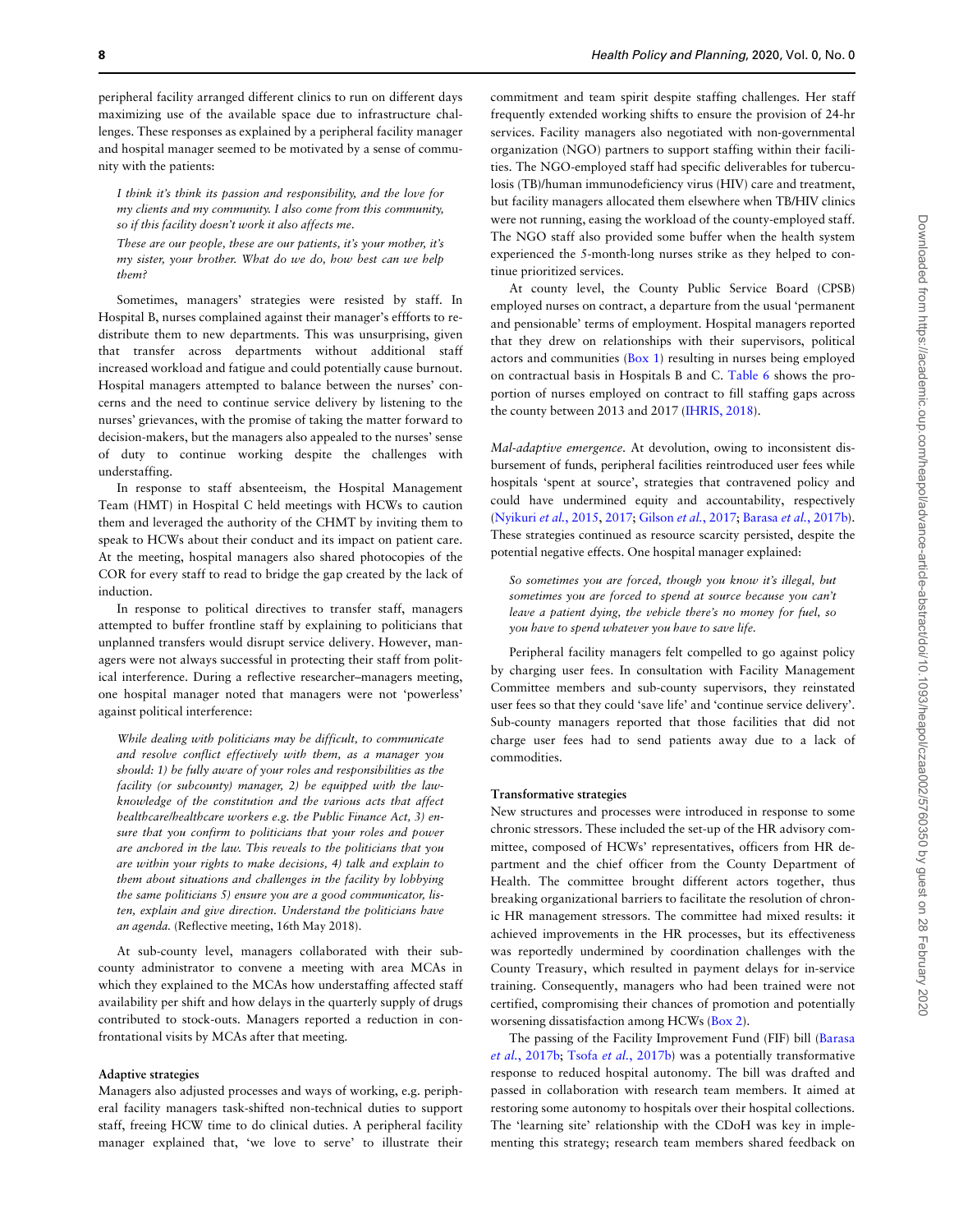#### <span id="page-8-0"></span>Box 1 Employing nurses on contract

Faced with chronic understaffing, managers in Hospitals B and C wrote letters and made visits to the senior county health managers to lobby for more staff. Recognizing that senior managers would need support from political actors, managers also engaged with Members of Parliament and Members of County Assembly leveraging on the politicians' desire to be seen to be working for their constituents. Hospital C managers utilized the external accountability relationship between the community and county government. On a community dialogue day, the HMT listened to community members' complaints on service delivery and in turn openly communicated about staffing challenges that affected service delivery. The community members then, through a community organization group, visited the CDoH and county HR offices to express their concerns over service delivery in the hospital, adding to the impetus for staff to be recruited.

... So, we called for a joint meeting, the community-based organization and the hospital management to explain to them what we are going through. So, during that meeting, we involved the county department of health administrator. So, we explained to them and they realised that there's a problem, staffing is a challenge, so through their officials, they went on their own way to face the management, the county human resource, and for me here I was given a responsibility to lobby with supporting evidence of the[workload] data and the number of staff and that's why we managed to get contract nurses (HM-02).

In Hospital B, the managers' efforts resulted in the employment of 12 nurses on contract basis. Hospital C received 8 nurses on contract who were increased periodically.

#### Table 6 Terms of employment for nurses in Kilifi County ([IHRIS, 2018\)](#page-12-0)

| Type of nurse | Definition                                                                             | Numbers | Percentage |
|---------------|----------------------------------------------------------------------------------------|---------|------------|
| Full-time     | Nurses employed on permanent and pensionable terms of service                          | 532     |            |
| Probation     | Newly employed full-time nurses awaiting confirmation after probation usually 6 months | 61      | 10         |
| Contract      | Nurses employed on contract, varying from 6-month to 3-year contracts                  | 33      |            |
| Total         |                                                                                        | 626     | 100        |

Data source: IHRIS available at: [http://ihris.or.ke/.](http://ihris.or.ke/)

#### Box 2 The Human Resource Advisory Committee

Every cadre of health workers expected representation on the HR Advisory committee (based on pre-devolution history of cadre-specific directorates), but the health sector has 19 cadres, inclusion of all of them would have resulted in a bloated committee. Concerned healthcare workers were reassured that all cadres would be considered fairly for promotion and inservice training.

Mixed results: Many managers reported that, though promotion and in-service training were among the grievances that were listed by striking nurses, these were addressed in the early weeks of a 5-month-long nationwide nurses' strike. There were two cycles of promotion prior to the strike, an improvement from the pre-devolution period. However, related processes, such as payment for in-service training, were not well coordinated, for example after staff had undergone in-service training, the training agency withheld certification of staff owing to non-payment by the County Treasury. Withholding certificates denied staff evidence of training, which was a requirement for promotion. The training agency also declined training other groups of staff, which undermined staff motivation.

hospitals' reduced autonomy with CDoH senior officials, leading to a series of meetings that brought together departments such as County Treasury, CDoH and the County Legal Secretary. The meetings allowed for shared meaning to be achieved as divergent views on county revenues and hospital collections were discussed. Upon achieving consensus, the bill was drafted, presented to the County Assembly and passed. New structures such as hospital boards and a county board were set up, and hospitals opened collecting accounts where user fees could be deposited for them to access. However, at the time of data collection, funds had not been deposited in the hospital accounts, reflecting the sometimes slow nature of transformations.

# **Discussion**

This article presents the experiences of health managers in a lowincome setting that recently experienced decentralization. We identified stressors spanning across hardware and software health system elements [\(Aragon, 2010](#page-12-0); [Sheikh](#page-13-0) et al., 2011) originating within the health system, such as staff absenteeism and tensions across management levels and others originating outside the health system such as political interference. We also observed interplay of stressors across health system levels, e.g. political interference with staff distribution strained already understaffed health facilities. In addition, we have elaborated a proposed conceptual framework, building on the literature on resilient health systems. Acknowledging the focus on acute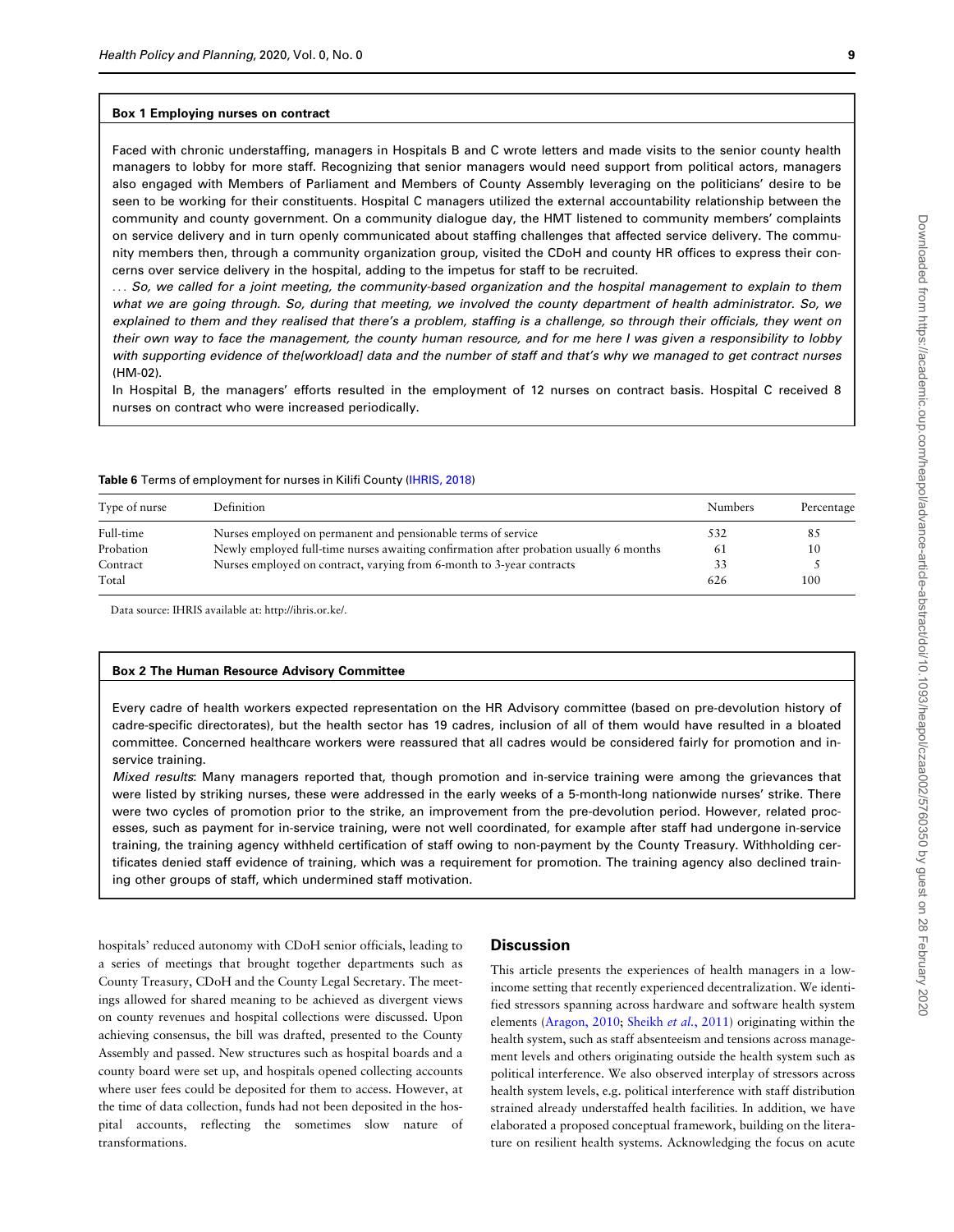<span id="page-9-0"></span>

| Stressor                                                                                                                                                                                                                       | Response                                                                                                                                                                                                                                                                                                                                                  | ognitive capacity<br>ŭ                                                                                                                                                                                                                                                                                                                                          | Behavioural capacity                                                                                                                                                                                                                                                                                                                                                               | Contextual capacity                                                                                                                                                                                                                                                                                                                                                                                                                                                                                                                                                                                                                                                                                                                                                 |
|--------------------------------------------------------------------------------------------------------------------------------------------------------------------------------------------------------------------------------|-----------------------------------------------------------------------------------------------------------------------------------------------------------------------------------------------------------------------------------------------------------------------------------------------------------------------------------------------------------|-----------------------------------------------------------------------------------------------------------------------------------------------------------------------------------------------------------------------------------------------------------------------------------------------------------------------------------------------------------------|------------------------------------------------------------------------------------------------------------------------------------------------------------------------------------------------------------------------------------------------------------------------------------------------------------------------------------------------------------------------------------|---------------------------------------------------------------------------------------------------------------------------------------------------------------------------------------------------------------------------------------------------------------------------------------------------------------------------------------------------------------------------------------------------------------------------------------------------------------------------------------------------------------------------------------------------------------------------------------------------------------------------------------------------------------------------------------------------------------------------------------------------------------------|
| outs, breakdown<br>or lack of fuel in<br>challenges-fre-<br>periods of com-<br>quent and long<br>Resource scarcity<br>modity stock-<br>ambulances                                                                              | WhatsApp group where they shared infor-<br>hospital pharmacy kept buffer stock that<br>Borrowing drugs and obtaining credit from<br>PHC facilities could borrow and, when<br>exhausted, the PHC facilities borrowed<br>suppliers. PHC facility managers had a<br>mation about drug availability. The<br>from each other. (Absorptive)                     | service delivery continued (purpose) and<br>borrowed drugs, sought credit to ensure<br>Hospital and peripheral facility managers<br>passion for patients (values)                                                                                                                                                                                               | commodity stock-outs. Peripheral<br>are overlearned 'routine practices<br>Borrowing drugs and seeking credit<br>adopted these strategies from the<br>pre-devolution times when they<br>that provide a first response' to<br>facility and hospital managers<br>were faced with stock-outs                                                                                           | enabled sharing of information and allowed for<br>pitals seeking credit from suppliers whom they<br>Broad resource networks' demonstrated by hos-<br>The facility managers of WhatsApp group<br>maintained relationships with<br>exchange of resources                                                                                                                                                                                                                                                                                                                                                                                                                                                                                                              |
|                                                                                                                                                                                                                                | fore spending. Managers keep a record of<br>that all collected user fees are banked be-<br>contravention of the law, which requires<br>Spending at source: This entails spending<br>small amounts of money from hospital<br>what the money has been spent on for<br>collections before banking. This is a<br>accounting and audit purposes.<br>(Adaptive) | stock), even though it went against policy<br>emergency drugs for patients who needed<br>The HMT displayed a 'strong sense of or-<br>ganizational purpose, "to save life" by<br>them urgently (when they were out of<br>consistently choosing to buy essential                                                                                                  | accounts once the AIE was issued.<br>They kept receipts as evidence of<br>'Learned resourcefulness' based on<br>which staff could spend prior to<br>spending funds collected before<br>getting AIE and then reconcile<br>pre-devolution experiences in<br>banking                                                                                                                  | ships between the CHMT who were aware and<br>but was enabled by the accountability relation-<br>the 'diffuse power and accountability' relation-<br>The decision to 'spend at source' was informally<br>the CHMT members (chief officer and county<br>director; county administrator). The decision<br>the HMT. Different actors therefore drew on<br>agreed upon by HMT with the knowledge of<br>required risk taking on the part of the HMT<br>ships within the health system to spend at<br>source                                                                                                                                                                                                                                                               |
| outs and few staff<br>about drug stock-<br>frequently visited<br>ence-politicians<br>facility contribu-<br>ting to anxieties<br>facilities to con-<br>front managers<br>available at the<br>Political interfer-<br>among staff | availability per shift and the drug ordering<br>ers encountered such as delays in receiving<br>held a meeting with the area politicians to<br>The SCHMT, facility managers in collabor-<br>process, including challenges the manag-<br>explain issues around staff rota and staff<br>ation with a sub-county administrator<br>commodities. (Absorptive)   | mindsets as they reframed the stressor in a<br>ical interference) reflects a change in their<br>Managers' perception of the stressor (polit-<br>facility-level and health system processes<br>them to come up with actions to create<br>awareness among the politicians about<br>problem-solving manner. This enabled<br>that the politicians were not aware of | By inviting politicians to discuss with<br>enacted a response differing from<br>'counter-intuitive agility', as they<br>where politicians were often not<br>them the everyday challenges of<br>visited the facilities of their own<br>the facility, the facility and sub-<br>county managers demonstrated<br>engaged by HCWs unless they<br>normal organizational habits<br>accord | system (the SCMOH, the facility manager) and<br>enabled the setting up of the meeting to engage<br>a representative of the county government (the<br>e.g. the SCMOH has power derived from their<br>managerial role in the health system, while the<br>sub-county administrator is a representative of<br>sub-county administrator), the managers drew<br>various actors involved in convening the meet-<br>ing had differing roles and authority, but they<br>ensuring good function of the health system,<br>responsibility coupled with interdependence<br>on 'diffuse power and accountability'. The<br>all had discretion and the responsibility for<br>By involving various actors within the health<br>government administration. This shared<br><b>MCAs</b> |
| tribute to increase<br>lateness, absences<br>of induction was<br>challenges-lack<br>believed to con-<br>in staff miscon-<br>HR management<br>duct (frequent                                                                    | could guide staff behaviour. (Absorptive)<br>COR. These copies were shared with the<br>various hospital departments for staff to<br>read, to serve as reference material that<br>The Mariakani HMT made copies of the                                                                                                                                     | Recognizing that actions, such as lateness,<br>of the COR book available to everyone at<br>care values they innovatively made copies<br>absenteeism undermined patient-centred<br>based on the 'values' of their professions<br>The managers exhibited a shared mindset<br>and norms from the code of conduct.<br>the hospital as material for reference        | The HMT's actions were founded on<br>lations'. This response allowed for<br>ployment using the 'code of regu-<br>new staff to be introduced to and<br>(useful habits), where staff were<br>inducted into public sector em-<br>begin to absorb the culture and<br>previous practices of induction<br>values of the hospital                                                         |                                                                                                                                                                                                                                                                                                                                                                                                                                                                                                                                                                                                                                                                                                                                                                     |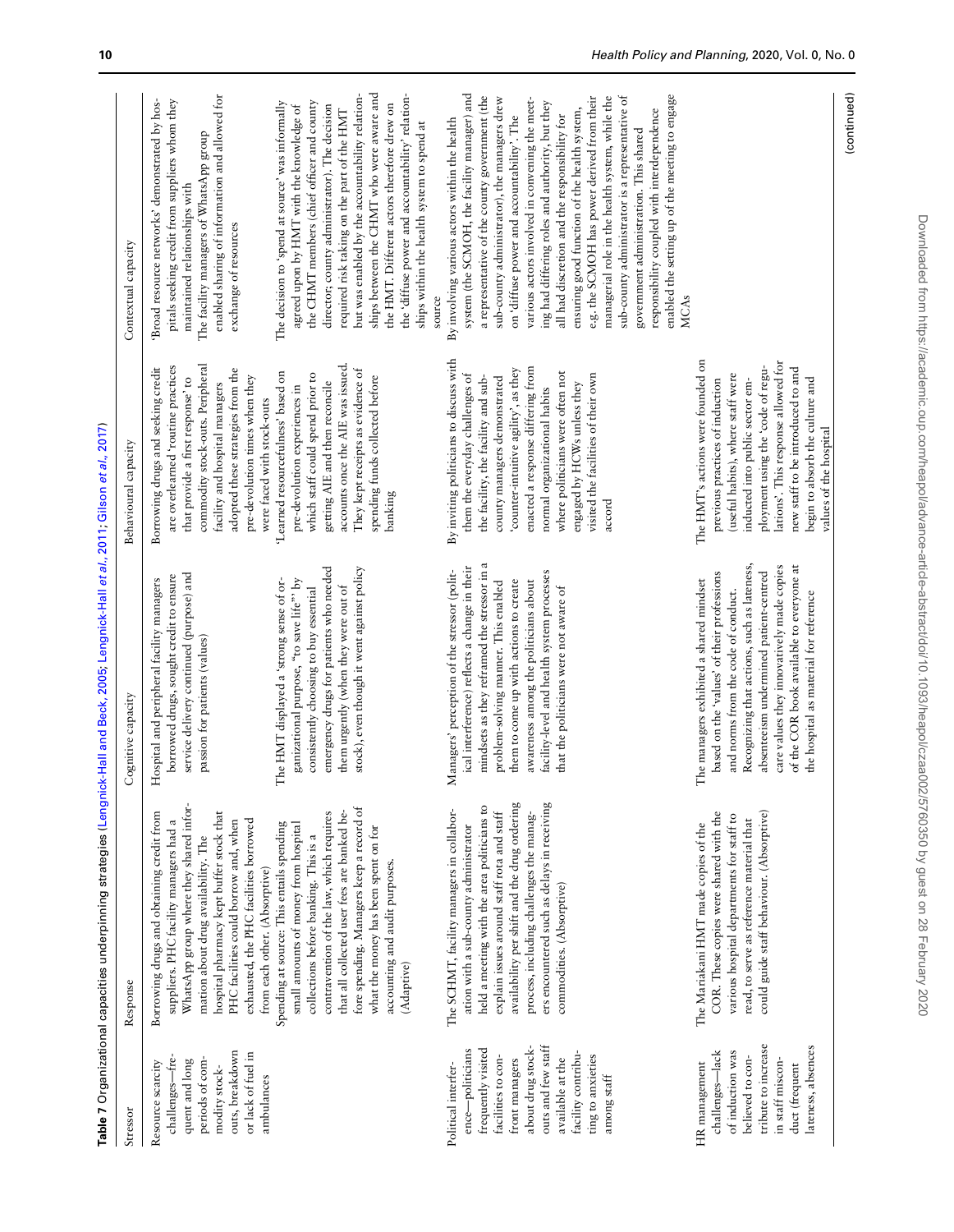| Table 7 (continued)                            |                                                                                                                                                                                                                                                                                                                                                                                                                                                                                                                                                                                                         |                                                                                                                                                                                                                                                                                                                                                                                                                                                                         |                                                                                                                                                                                                                                                                                                                                                                                                                                                                                                                                                  |                                                                                                                                                                                                                                                                                                                                                                                                                                                                                                                                                                                                                                                                                                                                                                                                                                                                               |
|------------------------------------------------|---------------------------------------------------------------------------------------------------------------------------------------------------------------------------------------------------------------------------------------------------------------------------------------------------------------------------------------------------------------------------------------------------------------------------------------------------------------------------------------------------------------------------------------------------------------------------------------------------------|-------------------------------------------------------------------------------------------------------------------------------------------------------------------------------------------------------------------------------------------------------------------------------------------------------------------------------------------------------------------------------------------------------------------------------------------------------------------------|--------------------------------------------------------------------------------------------------------------------------------------------------------------------------------------------------------------------------------------------------------------------------------------------------------------------------------------------------------------------------------------------------------------------------------------------------------------------------------------------------------------------------------------------------|-------------------------------------------------------------------------------------------------------------------------------------------------------------------------------------------------------------------------------------------------------------------------------------------------------------------------------------------------------------------------------------------------------------------------------------------------------------------------------------------------------------------------------------------------------------------------------------------------------------------------------------------------------------------------------------------------------------------------------------------------------------------------------------------------------------------------------------------------------------------------------|
| Stressor                                       | Response                                                                                                                                                                                                                                                                                                                                                                                                                                                                                                                                                                                                | Cognitive capacity                                                                                                                                                                                                                                                                                                                                                                                                                                                      | Behavioural capacity                                                                                                                                                                                                                                                                                                                                                                                                                                                                                                                             | Contextual capacity                                                                                                                                                                                                                                                                                                                                                                                                                                                                                                                                                                                                                                                                                                                                                                                                                                                           |
| from the work<br>station)                      | at ensuring staff behaviour did not affect<br>staff to handle the issue. This was aimed<br>staff misconduct rather than waiting for<br>the direct cadre manager of the affected<br>members would be expected to correct<br>The HMT agreed informally that all its<br>patient care negatively. (Adaptive)                                                                                                                                                                                                                                                                                                | the professional standards of HCWs. This<br>The HMT drew from a 'positive conceptual<br>orientation'. They had a strong value sys-<br>based on existing norms-the COR and<br>and talk to staff to create a sense of col-<br>informed their actions to hold meetings<br>tem (which was client-centred focus)<br>lective duty on service provision                                                                                                                        | various HMT members to exercise<br>The HMT 'acted counterintuitively',<br>leadership across the organization<br>(hospital)-distributive leadership<br>changing usual practice to allow<br>rather than reinforcing the prac-<br>tice of cadre hierarchy, they<br>departed from the norm by                                                                                                                                                                                                                                                        | responsibility for ensuring the attainment of an<br>ments, thus drawing on the 'diffuse power and<br>accountability' of the various managers in this<br>were put first. This response shared responsi-<br>By relying on the dispersed influence of various<br>HMT members, each HMT member had the<br>bility for actions across the hospital depart-<br>organizational culture where patient needs<br>hospital                                                                                                                                                                                                                                                                                                                                                                                                                                                                |
| over hospital user<br>Reduced autonomy<br>fees | e.g. hospital boards, a county board, col-<br>Drafting of the FIF bill, which became law<br>in 2016. The bill sought to restore some<br>pital funds. New structures were set up,<br>mechanism for the management of hos-<br>autonomy to hospitals by providing a<br>lecting accounts for all the hospitals.<br>(Transformative)                                                                                                                                                                                                                                                                         | challenges faced by hospital managers due<br>meaning'. Actors within the health system<br>Frequent interactions and meetings with dif-<br>and outside the health system had differ-<br>hospital collections. By reporting on the<br>importance of channelling hospital user<br>ferent actors helped to achieve 'shared<br>collections, other actors could see the<br>ent understanding of the purpose of<br>to reduced autonomy over hospital<br>fees back to hospitals |                                                                                                                                                                                                                                                                                                                                                                                                                                                                                                                                                  | ers, the CDoH and county government allowed<br>key actors could be discussed. The learning site<br>enced at hospital level due to the centralization<br>for an environment in which differing views by<br>interactions between the learning site research-<br>Drafting of the bill drew on 'deep social capital'.<br>researchers (1) highlighted challenges experi-<br>The interpersonal connections and respectful<br>delayed disbursement to hospitals, creating a<br>Respectful interactions eased collaborations as<br>researchers, County Legal Secretary) worked<br>advised on drafts and in discussion with the<br>platform for subsequent discussions and (ii)<br>of user fee collection at county level with<br>together to present the bill to the County<br>different actors (the CDoH, learning site<br>Assembly and ensure that it was passed<br>County Assembly |
| HR management<br>challenges                    | Set-up of HR advisory committee (Box 2) to<br>officers, however not every HCW cadre is<br>weeks of the strike. The committee meets<br>The HR advisory committee is composed<br>clinical departments including CPSB, HR<br>of representatives from clinical and non-<br>advise on promotion and training needs.<br>strike period, promotions for staff were<br>fast-tracked and completed in the early<br>represented. During the 5-month-long<br>names to the HR advisory committee<br>promotions and then forwards their<br>yearly to identify staff eligible for<br>at county level. (Transformative) | To ensure that the voices of the HCWs were<br>promotions, training, etc. This represents<br>visory committee that identified staff for<br>heard, they were included in the HR ad-<br>dealing with the backlog of HR issues,<br>which helped to increase transparency<br>a 'novel and appropriate' solution for<br>about considerations in budgeting for<br>training, hiring and promotions                                                                              | mittee allowed groups that did not<br>izing habits. This response enabled<br>transparency in career progression<br>people worked on HR challenges.<br>The set-up of the HR advisory com-<br>This represents 'counter-intuitive<br>to meet creating a new of manag-<br>the silo approach where only HR<br>action' away from normal organ-<br>staff, HR and staff from treasury<br>ing HR processes that was inclu-<br>sive and that shifted away from<br>previously meet such as CDoH<br>greater understanding of the<br>system hiring, promoting |                                                                                                                                                                                                                                                                                                                                                                                                                                                                                                                                                                                                                                                                                                                                                                                                                                                                               |
|                                                |                                                                                                                                                                                                                                                                                                                                                                                                                                                                                                                                                                                                         |                                                                                                                                                                                                                                                                                                                                                                                                                                                                         |                                                                                                                                                                                                                                                                                                                                                                                                                                                                                                                                                  |                                                                                                                                                                                                                                                                                                                                                                                                                                                                                                                                                                                                                                                                                                                                                                                                                                                                               |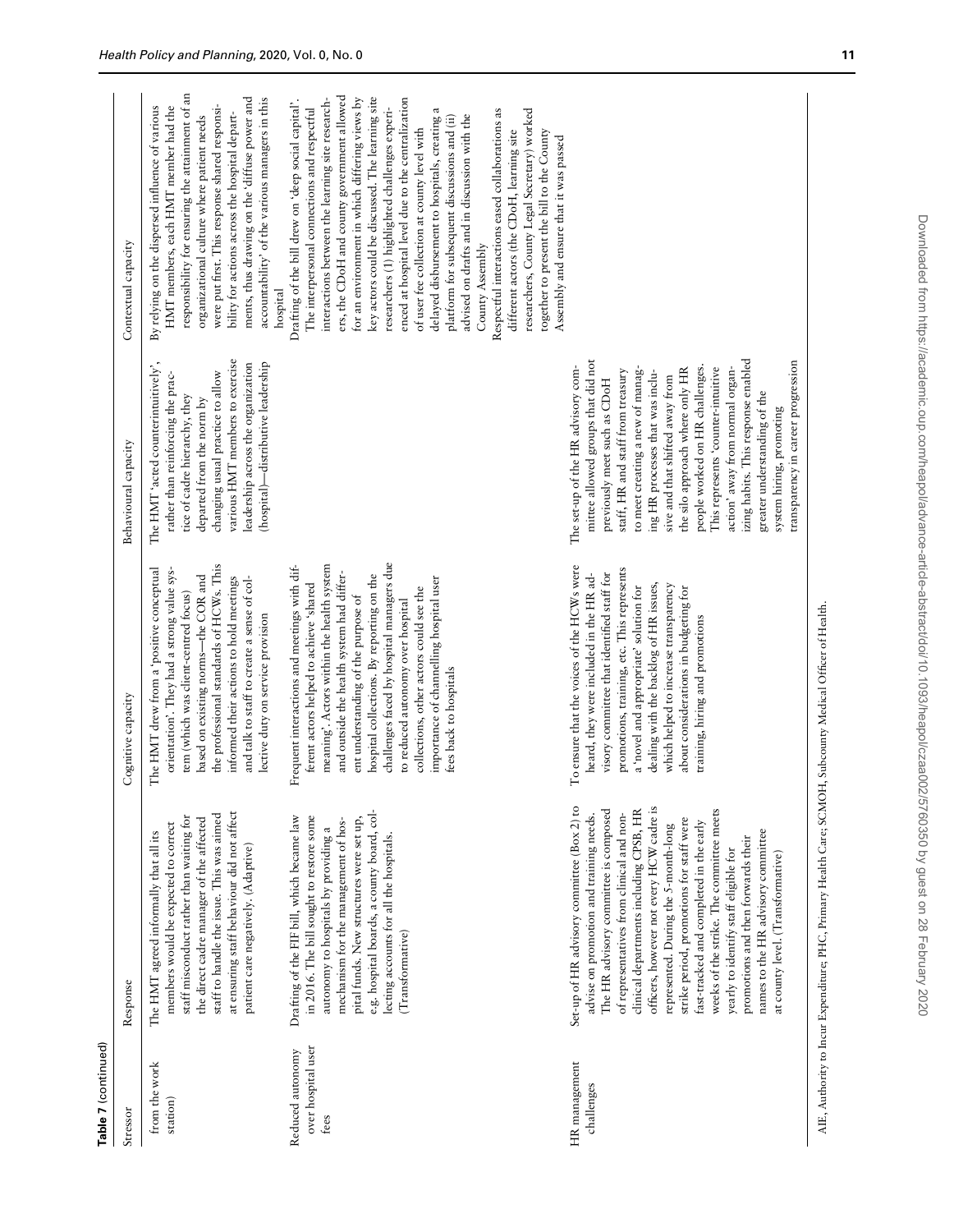shocks in existing health system resilience literature, we instead focused on chronic stressors to demonstrate everyday resilience. In this section, we discuss the underlying organizational capacities that enabled various responses to stressors and consider the utility of our conceptual framework in guiding everyday resilience strengthening.

Our findings suggest complementarity across all types of strategies in addressing chronic stress. For example, in response to resource scarcity, we observed borrowing drugs across facilities—an absorptive strategy—spending at source, an adaptive strategy and passing of the FIF bill, a transformative strategy that led to the creation of new structures and processes ([Table 5\)](#page-6-0). This is consistent with other conceptualizations of resilience ([Blanchet](#page-12-0) et al., 2017; Bene et al.[, 2012\)](#page-12-0) and empirical work testing a capacity-oriented framing of resilience [\(Alameddine](#page-12-0) et al., 2019).

To enable these strategies, different underpinning capacities were drawn upon concurrently ([Table 7](#page-9-0)). The links between the capacities varied between stressors, suggesting that the configuration of capacities required for everyday resilience depends on the stres-sors. Given the complexity of the health system (Begun et al.[, 2003](#page-12-0)), the interaction and interdependence across capacities to enable response to stressors is unsurprising. We also observed mal-adapted emergence [\(Gilson](#page-12-0) et al., 2017; [Marion and Bacon, 1999\)](#page-12-0) in which capacities were drawn upon to enable responses (such as introduction of user fees, spending at source) that might have undermined health system goals in the long run. Such responses did, however, appear to be solving a problem at the time of implementation, reflecting the challenges of intervening in a complex health system and the need to enhance system cognitive capacities to adopt problem-solving approaches that fit the reality of a complex health system.

Our study findings and conceptual framework provide some ideas on how organizational capacities for everyday resilience might be strengthened. [Table 7](#page-9-0) presents several underlying factors, including elements of organizational capacities ([Lengnick-Hall](#page-12-0) et al., [2011\)](#page-12-0) that influenced deployment of strategies. First, governance arrangements that empower actors to take transformative actions nurture behavioural and contextual capacities. Devolution enhanced contextual capacity by transferring power and accountability for health functions to county level. This also enhanced agency (behavioural capacity) of health system actors to take major transformative actions such as the development of a law to resolve financial autonomy challenges, and the setting up of a body to resolve human resource challenges. This was possible because the Kenyan constitution and accompanying legislation such as the Public Finance Management Act (2012) provides for county governments to take such actions.

Second, creating and facilitating actor networks in health systems, which often operate in silos, appears to nurture contextual capacities. In our study, the learning site (Gilson et al.[, 2016;](#page-12-0) [Lehmman and Gilson, 2015](#page-12-0); [Nyikuri](#page-12-0) et al., 2017) enabled connection of health managers with non-health actors with influence over the health system in the development and passing of the FIF bill ([Tsofa, 2018\)](#page-13-0). In response to political interference, facility-level and sub-county managers engaged with local politicians through a forum organized with the support of local public administrators, resulting in a reduction in unplanned confrontational visits from local political actors. The value of interconnectedness in supporting resilience has been described by [Blanchet](#page-12-0) et al. (2017) who relate it to a capacity among health system actors to engage with diverse actors. In our study, interconnectedness was useful for obtaining knowledge about factors external to the health system and building an appreciation of the interests, values and perspectives of other actors and leveraging upon these interests for the good of the health system.

Third, creating spaces and opportunities for reflective practice seems to nurture cognitive, contextual and behavioural capacities. Reflective meetings organized by the researchers and managers provided opportunities where managers discussed shared challenges and begun to reframe stressors in a manner that enabled problemsolving allowing managers to practice their power ([Gilson, 2016](#page-12-0)). Reflective sessions provided a safe space for peer support on topics ranging from difficulties with facility-level staff and supervisors to more complex situations such as introduction of new service areas with limited staff. Reflective practice was useful, e.g. in dealing with political interference; managers reported positive changes as they adapted ideas for engagement with political actors that had been suggested by their colleagues. In our study, reflective meetings were supported by the existing learning site. Cleary  $et$   $al.$  [\(2017\),](#page-12-0) also adopting an action research approach, described the value of reflective practice in enhancing relationships and building values. As participants in our reflective sessions were mainly sub-county and hospital managers, this might pose a future implementation challenge; reflective practice tends to challenge organizational culture and, so to be useful in achieving organizational transformation, it may require the participation or at least endorsement of decisionmakers at a higher level within the health system, to become a legitimate organizational process ([Nicolini](#page-12-0) et al., 2003).

Finally, across the responses enacted, we observed managers drawing on the intangible software of values and communication. Values such as a sense of community with patients and a desire to reduce patient suffering frequently shaped managers' responses, a finding consistent with the view that a strong value-driven purpose directs the range of choices for action in resilient organizations ([Fullan, 2001;](#page-12-0) [Collins and Porras, 1991\)](#page-12-0). These examples are linked to cognitive capacities and demonstrate the value of plugging into system software [\(Aragon, 2010;](#page-12-0) Sheikh et al.[, 2011\)](#page-13-0). Our findings suggest that where managers leveraged staff's values to enact a response, staff were less resistant to implement responses to stressors.

Overall, our examination of everyday stressors provides some insight into the multifaceted nature of health system challenges and the organizational capacities required to build everyday resilience. We observed interdependence across organizational capacities suggesting that everyday resilience is developed from a mix of cognitive, behavioural and contextual capacities, rather than one capacity being more important than the others. Our research approach may have influenced our findings; by being a platform for reflective practice and facilitating connection of diverse actors, the learning site might have enhanced the contextual capacities of the health system. This is not necessarily a weakness, as it is responsive to recommendations to adopt more participatory approaches for health system research [\(AHSPR, 2016](#page-12-0); [Ghaffar](#page-12-0) et al., 2017).

# Conclusion

Our study demonstrates that an 'everyday resilience' lens is applicable to the realities of our health system given the varied chronic stressors in the health system. The conceptual framework used for analysis was useful to demonstrate different types of strategies and the role of organizational capacities in nurturing (for building) everyday resilience. While there is value in describing different types of strategies, we found that consideration of capacities is vital because they underpin the strategies and influence their impacts on resilience or mal-adapted emergence. The findings from this study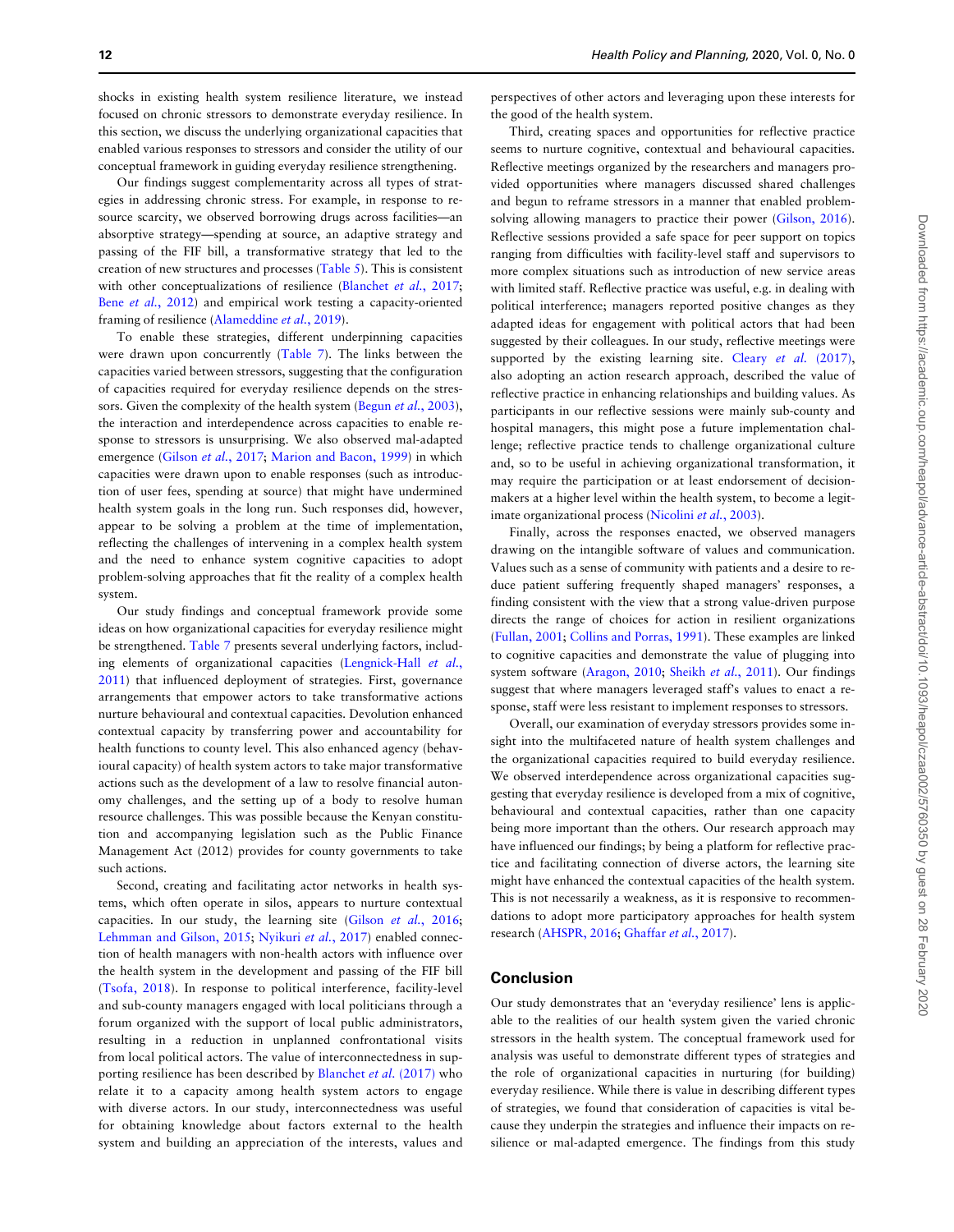<span id="page-12-0"></span>suggest that nurturing resilience capacities could enhance health system responses to everyday challenges. Actions could include developing reflective practice spaces in health systems, developing and facilitating networks among health system actors, adopting governance arrangements that empower health system actors to take transformative actions and leveraging on HCWs' values to achieve shared meaning and reduce resistance to strategies that respond to chronic stress.

# Acknowledgements

We would like to acknowledge the support of the larger RESYT Health Systems Governance theme members. We would also like to acknowledge our colleagues and collaborators in the Kilifi County Departments of Health. This work is supported by funds from the UK Department for International Development (DFID) awarded to the RESYST Consortium. However, the views expressed and the information contained in it are not necessarily those of or endorsed by DFID, which can accept no responsibility for such views or information or for any reliance placed on them. The funders had no role in the study design, data collection and analysis, decision to publish or preparation of the article. N.K., D.W., J.N., B.T., M.B., S.M. and E.B. are members of the KEMRI-Wellcome Trust Research Programme in Kenya that is supported by a core grant (# 203077/Z/16/Z) from the Wellcome Trust.

Conflict of interestest statement: None declared.

Ethical approval. Ethical approval for this study was given by the authors' institutes.

# **References**

- Abimbola S, Baatiema L, Bigdeli M. 2019. The impacts of decentralization on health system equity, efficiency and resilience: a realist synthesis of the evidence. Health Policy and Planning 34: 605–17.
- AHSPR. 2016. Policy and partnership engagement: annual report, 2016. Geneva: World Health Organisation. [https://apps.who.int/iris/handle/](https://apps.who.int/iris/handle/10665/254752) [10665/254752,](https://apps.who.int/iris/handle/10665/254752) accessed 27 January 2020.
- Alameddine M, Fouad F, Diaconu K et al. 2019. Resilience capacities of health systems: accomodating the needs of Palestinian refugees from Syria. Social Science & Medicine 220: 22-30.
- Aragon OA. 2010. A case for surfacing theories of change for purposeful organisational capacity development. IDS Bulletin 41: 36–46.
- Barasa EW, Cloete K, Gilson L. 2017a. From bouncing back, to nurturing emergence: reframing the concept of resilience in health systems strengthening. Health Policy and Planning 32: iii91–iii94.
- Barasa E, Manyara AM, Molyneux S, Tsofa B. 2017b. Recentralization within decentralization: county hospital autonomy under devolution in Kenya. PLoS One 12: e0182440.
- Barasa EW, Mbau R, Gilson L. 2018. What is resilience and how can it be nurtured? A systematic review of empirical literature on organizational resilience. International Journal of Health Policy and Management 7: 491–503.
- Begun J, Zimmerman B, Dooley K. 2003. Healthcare organizations as complex adaptive systems. In: Farnsworth Mick SS, Shay PD (eds). Advances in Health Care Organization Theory. San Francisco: Jossey-Bass, 253–288.
- Bene C, Godfrey-Wood R, Newsham A, Davies M. 2012. Resilience: New Utopia or New Tyranny? Reflection about the potentials and limits of the concept of resilience in relation to vulnerability reduction programmes. IDS Working Papers 2012: 1–61.
- Blanchet K, Nam SL, Ramalingam B, Pozo-Martin F. 2017. Governance and capacity to manage resilience of health systems: towards a new conceptual framework. International Journal of Health Policy and Management 6: 431–5.
- Cleary S, Du Toit A, Scott V, Gilson L. 2017. Enabling relational leadership in primary healthcare settings: learning from the DIALHS collaboration. Health Policy and Planning 33: ii65–ii74.
- Collins CJ, Porras IJ. 1991. Organizational vision and visionary organisation. California Management Review 34: 30–52.
- County Government of Kilifi. 2018. Kilifi County Integrated Plan 2018–2022. Available at: [https://www.kilifi.go.ke/lib.php?com=5&res\\_id=1202,](https://www.kilifi.go.ke/lib.php?com=5&res_id=1202) accessed 30 November 2018.
- Ellocker S, Olckers P, Gilson L, Lehmann U. 2012. Crises, routines and innovations: the complexities and possibilities of sub-district management. The South African Health Review 13: 161–73.

Fullan M. 2001. Leading in a Culture of Change. Wiley.

- Ghaffar A, Langlois E, Rasanathan K, Adedokun L, Trana N. 2017. Strengthening health systems through embedded research. Bulletin of the World Health Organization 95: 87.
- Gilson L. 2016. Everyday politics and the leadership of health policy implementation. Health Systems & Reform 2: 187-93.
- Gilson L, Barasa E, Nxumalo N et al. 2017. Everyday resilience in district health systems: emerging insights from the front lines in Kenya and South Africa. BMJ Global Health 2: e000224.
- Gilson L, Nxumalo N, Molyneux S. 2016. Health System Learning Sites: Understanding Health Systems through Research Collaboration and Engagement. [https://resyst.lshtm.ac.uk/resources/health-system-learning](https://resyst.lshtm.ac.uk/resources/health-system-learning-sites-understanding-health-systems-through-research-collaboration)[sites-understanding-health-systems-through-research-collaboration](https://resyst.lshtm.ac.uk/resources/health-system-learning-sites-understanding-health-systems-through-research-collaboration).
- Government of Kenya. 2010. The Constitution of Kenya 2010. Available at: [http://kenyalaw.org:8181/exist/kenyalex/actview.xql?actid=Const2010,](http://kenyalaw.org:8181/exist/kenyalex/actview.xql?actid=Const2010) accessed 19 December 2018.
- IHRIS. 2018. Integrated Human Resource Information System. [http://ihris.or.](http://ihris.or.ke/) [ke/](http://ihris.or.ke/), accessed 30 August 2018.
- Irimu G, Ogero M, Mbevi G et al. 2018. Tackling health professionals' strikes: an essential part of health system strengthening in Kenya. BMJ Global Health 3: e001136.
- Kieny MP, Bekedam H, Dovlo D et al. 2017. Strengthening health systems for universal health coverage and sustainable development. Bulletin of the World Health Organization 95: 537–9.
- KNBS. 2019. Kenya Population and Housing Census. Nairobi, Kenya: Kenya National Bureau of Statistics (KNBS).
- Kramon E, Posner D. 2011. Kenya's new constitution. Journal of Democracy 22: 89–103.
- Lehmman U, Gilson L. 2015. Action learning for health system governance: the reward and challenge of co-production. Health Policy and Planning 30: 957–63.
- Lengnick-Hall CA, Beck TE. 2005. Adaptive fit versus robust transformation: how organizations respond to environmental change. Journal of Management 31: 738–57.
- Lengnick-Hall CA, Beck TE, Lengnick-Hall, ML. 2011. Developing a capacity for organizational resilience through strategic human resource management. Human Resource Management Review 21: 243–55.
- Mann K, Gordon J, Macleod A. 2009. Reflection and reflective practice in health professions education: a systematic review. Advances in Health Science Education: Theory and Practice 14: 595–621.
- Marion R, Bacon J. 1999. Organizational extinction and complex systems. Emergence 1: 71–96.
- Mccollum R, Theobald S, Otiso L et al. 2018. Priority setting for health in the context of devolution in Kenya: implications for health equity and community-based primary care. Health Policy and Planning 33: 729–42.
- Molyneux S, Tsofa B, Barasa E et al. 2016. Research involving health providers and managers: ethical issues faced by researchers conducting diverse health policy and systems research in Kenya. Developing World Bioethics 16: 168–77.
- Nicolini D, Sher M, Childerstone S, Marar G. 2003. In search of the "structure that reflects": promoting organizational reflection in a UK health authority. In: Organizational Learning and Knowledge, 1–20.
- Nxumalo N, Gilson L, Goudge J et al. 2018. Accountability mechanisms and the value of relationships: experiences of front-line managers at sub-national level in Kenya and South Africa. BMJ Global Health 3: e000842. doi: 10.1136/bmjgh-2018-000842.
- Nyikuri M, Tsofa B, Barasa EW, Okoth P, Molyneux S. 2015. Crises and resilience at the frontline-public health facility managers under devolution in a sub-county on the Kenyan coast. PLoS One 10: e0144768.
- Nyikuri M, Tsofa B, Okoth P, Barasa EW, Molyneux S. 2017. "We are toothless and hanging, but optimistic": sub-county managers experiences of rapid devolution in Coastal Kenya. International Journal for Equity in Health 16: 113.